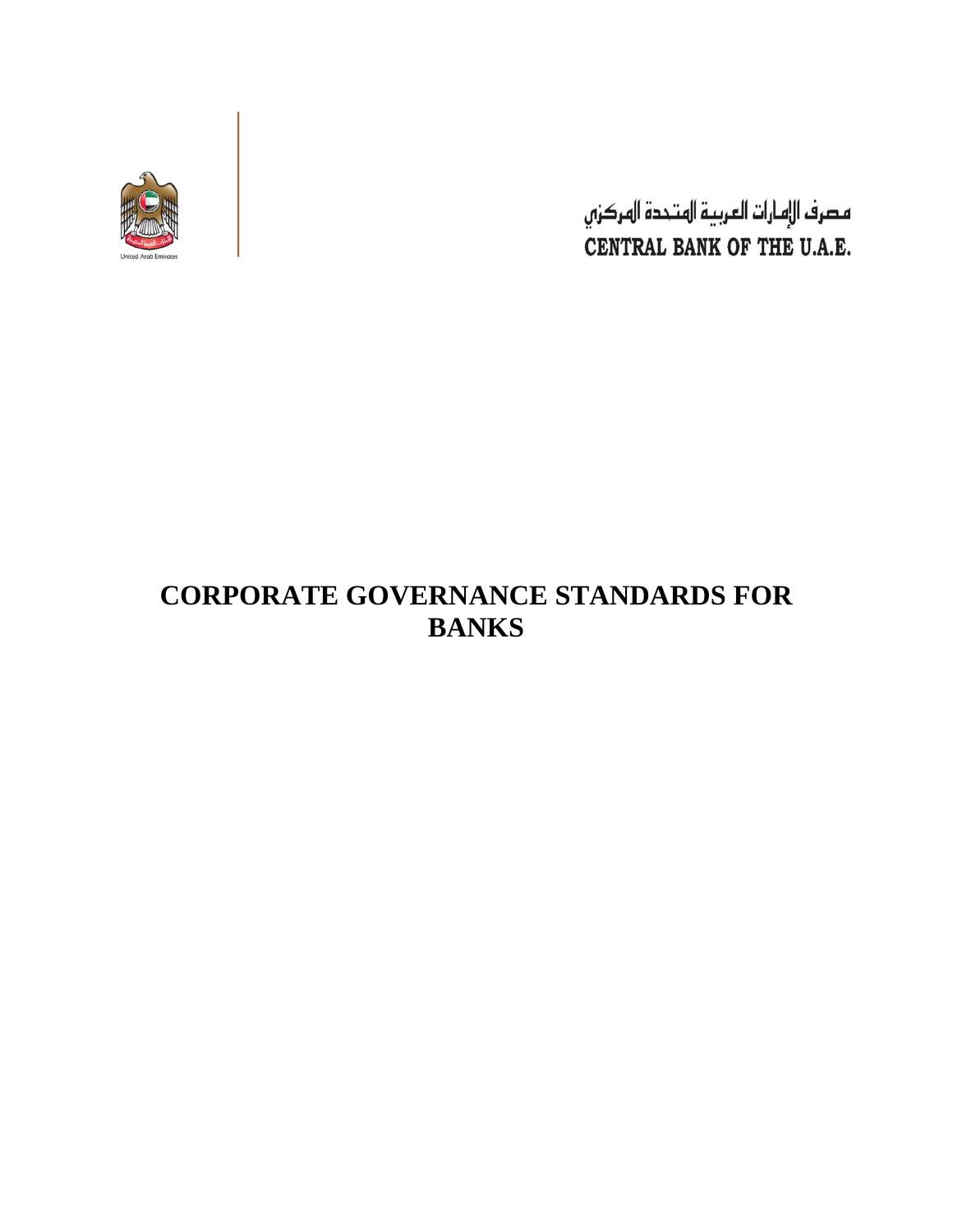# **Table of Contents**

| 1.  |  |  |
|-----|--|--|
| 2.  |  |  |
| 3.  |  |  |
| 4.  |  |  |
| 5.  |  |  |
| 6.  |  |  |
| 7.  |  |  |
| 8.  |  |  |
| 9.  |  |  |
| 10. |  |  |
| 11. |  |  |
| 12. |  |  |
| 13. |  |  |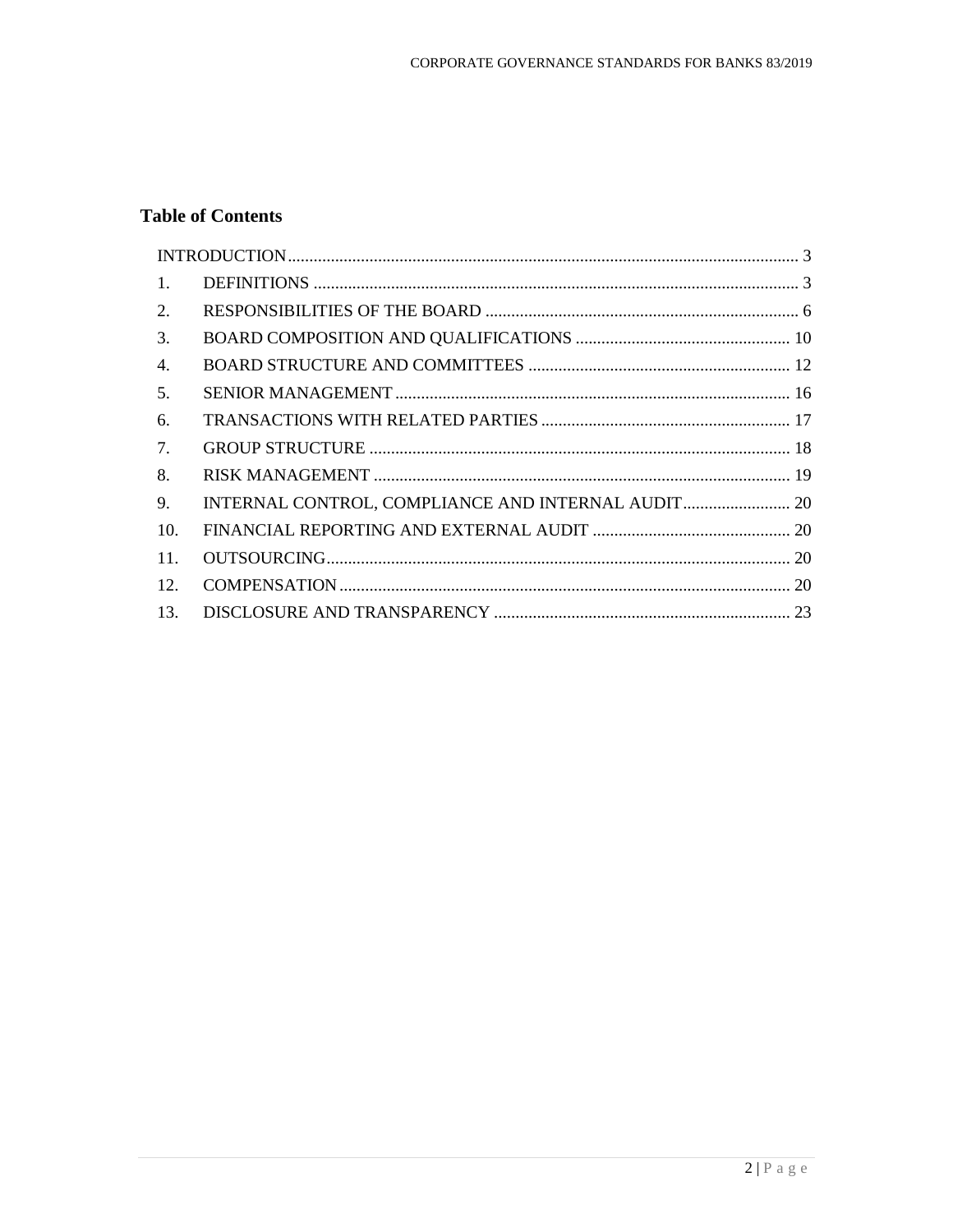#### <span id="page-2-0"></span>**INTRODUCTION**

1. These Standards form part of the Corporate Governance Regulation (Circular No. 83/2019). All Banks must comply with these Standards, which expand on the Regulation. These Standards are mandatory and enforceable in the same manner as the Regulation.

2. The Standards follow the structure of the Regulation, with each article corresponding to the specific article in the Regulation.

#### <span id="page-2-1"></span>**1. DEFINITIONS**

- 1. **Affiliate:** An entity owned by another entity by more than 25% and less than 50% of its capital.
- 2. **Bank:** Any juridical person licensed in accordance with the provisions of the Central Bank Law, to primarily carry on the activity of taking deposits, and any other Licensed Financial Activities.
- 3. **Board:** The Bank's board of directors.
- 4. **Central Bank:** The Central Bank of the United Arab Emirates.
- 5. **Central Bank Law:** Decretal Federal Law No. (14) of 2018 Regarding the Central Bank & Organization of Financial Institutions and Activities.
- 6. **Chief Executive Officer:** The most senior executive appointed by the Board.
- 7. **Conflict of Interest:** A situation of actual or perceived conflict between the duty and private or other interests of a person, which could improperly influence the performance of his/her duties and responsibilities.
- 8. **Control Functions:** The Bank's functions that have a responsibility independent from management to provide objective assessment, reporting and/or assurance; this includes the risk management function, the compliance function and the internal audit function.
- 9. **Controlling Shareholder:** A shareholder who has the ability to directly or indirectly influence or control the appointment of the majority of the Board of directors, or the decisions made by the Board or by the general assembly of the entity, through the ownership of a percentage of the shares or stocks or under an agreement or other arrangement providing for such influence.
- 10. **Corporate Governance:** The set of relationships between the Bank's management, Board, shareholders and other stakeholders which provides the structure through which the objectives of the Bank are set, and the means of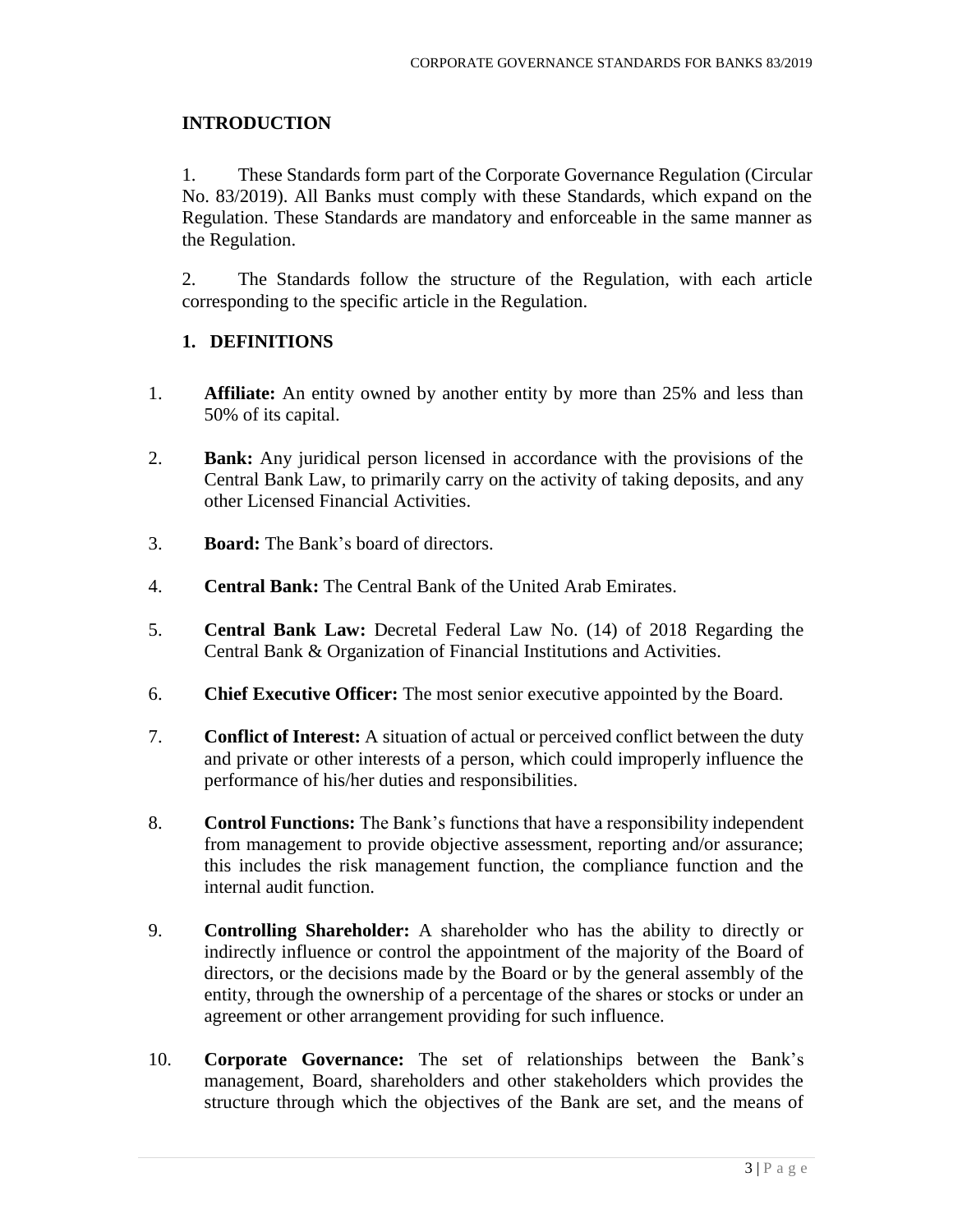attaining those objectives and monitoring performance. It helps define the way authority and responsibility are allocated and how corporate decisions are made.

- 11. **Duty of Care**: The duty to decide and act on an informed and prudent basis with respect to the Bank. Often interpreted as requiring Members of the Board to approach the affairs of the Bank the same way that a "prudent person" would approach his/her own affairs.
- 12. **Duty of Confidentiality:** The duty to observe confidentiality applies to all information of a confidential nature with which a Member of the Board is entrusted by the Bank or which is brought to his or her attention during or at any time after the carrying out of his/her assignment.
- 13. **Duty of Loyalty:** The duty to act in the good faith in the interest of the Bank. The duty of loyalty should prevent individual Members of the Board from acting in their own interest, or the interest of another individual or group, at the expense of the Bank and shareholders.
- 14. **First-Degree Relatives:** The individual's parents, siblings and children.
- 15. **Fit and Proper Process:** The evaluation of a Bank's proposed members of the Board and Senior Management as to expertise and integrity. The specific fit and proper criteria are listed in article 2.13 of the Standards.
- 16. **Government:** The UAE Federal Government or one of the governments of the member Emirates of the Union.
- 17. **Group:** A group of entities which includes an entity (the 'first entity') and:
	- a. any Controlling Shareholder of the first entity;
	- b. any Subsidiary of the first entity or of any Controlling Shareholder of the first entity; and
	- c. any Affiliate, joint venture, sister company and other member of the Group.
- 18. **Higher Shari`ah Authority:** The Higher Shari`ah Authority that was established at the Central Bank by the Cabinet Resolution no. (102/ 1/ و5 ( 2016.
- 19. **Independent Member of the Board:** A Member of the Board who has no relationship with the Bank or Group that could lead to benefit which may affect his/her decisions. He/she must not be under any other undue influence, internal or external, ownership or control, which would impede the Member's exercise of objective judgment. The Independent Member of the Board forfeits his/her independence in the cases specified in Article 3.4 of the Standards.
- 20. **Islamic Financial Services:** Shari`ah compliant financial services offered by Islamic Banks and Conventional Banks offering Islamic banking products.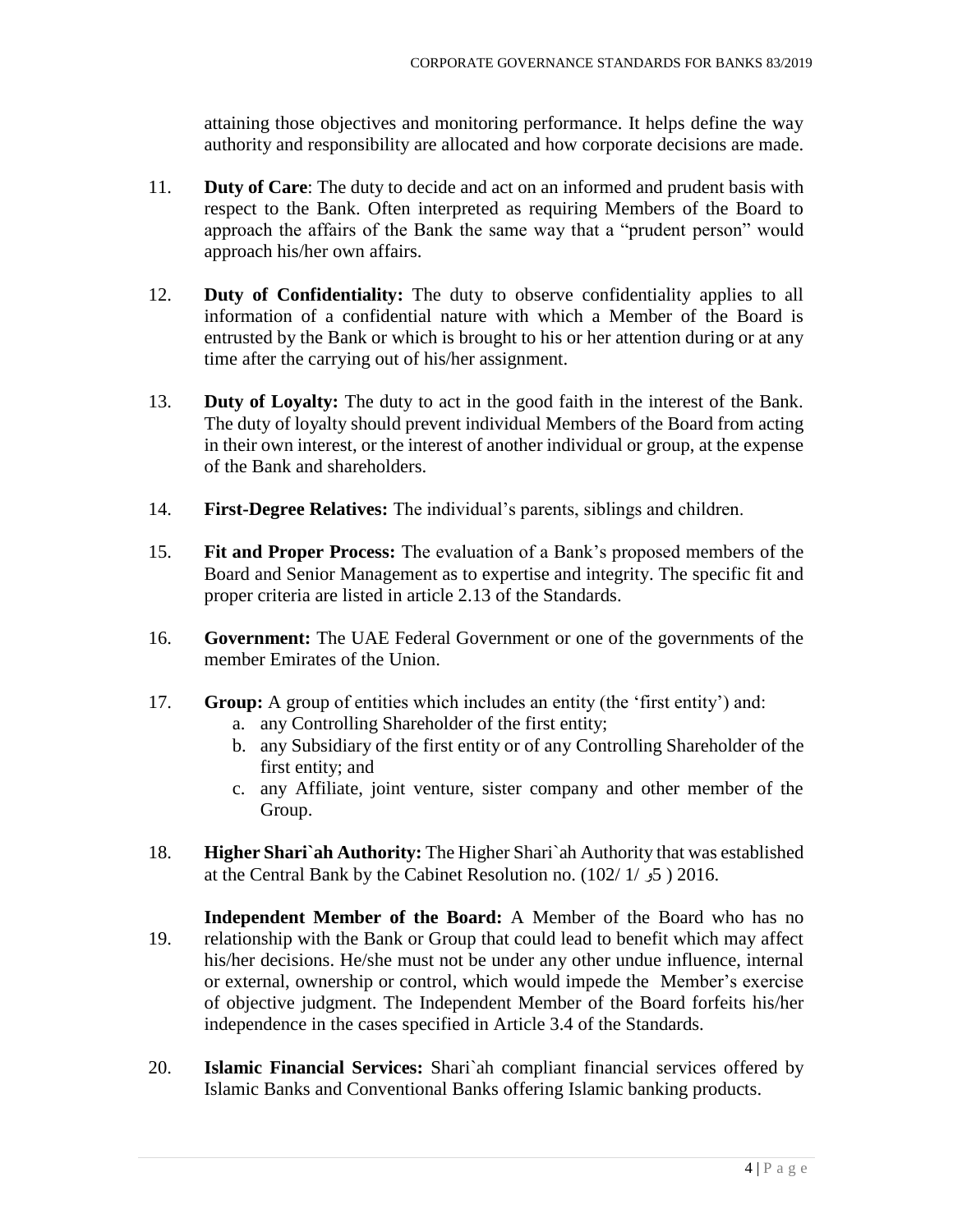- 21. **Material Risk Takers:** Staff whose work is deemed to have a significant impact on the overall risk profile of the Bank or the Group.
- 22. **Non-Executive Member of the Board:** A Member of the Board who does not have any management responsibilities within the Bank, and may or may not qualify as an Independent Member of the Board.
- 23. **Pillar 3:** Pillar 3 disclosure requirements – consolidated and enhanced framework issued by the Basel Committee on Banking Supervision in March 2017 and any subsequent revisions.
- 24. **Regulations:** Any resolution, regulation, circular, rule, standard or notice issued by the Central Bank.
- 25. **Related Parties:** The Group and its Controlling Shareholder's Members of the Board and Senior Management (and their First-Degree Relatives) and persons with control, joint control or significant influence over the Bank (and their First-Degree Relatives).
- 26. **Related Party Transactions:** Include on-balance sheet and off-balance sheet credit exposures and claims as well as dealings such as service contracts, asset purchases and sales, construction contracts, lease agreements, derivative transactions, borrowings, and write-offs. The term transaction incorporates not only transactions that are entered into with related parties but also situations in which an unrelated party (with whom a Bank has an existing exposure) subsequently becomes a Related Party; disclosures must reflect all related party events and transactions for the financial period.
- 27. **Relatives:** The individual's father, mother, brother, sister, children, spouse, father-in-law, mother-in-law, and children of the spouse.
- 29. **Risk Appetite:** The aggregate level and types of risk a Bank is willing to assume, decided in advance and within its risk capacity, to achieve its strategic objectives and business plan.
- 30. **Risk Limits:** Specific quantitative measures that must not be exceeded based on, for example, forward looking assumptions that allocate the Bank's aggregate risk appetite to business lines, legal entities or management units within the Bank or Group in the form of specific risk categories, concentrations or other measures as appropriate.
- 31. **Risk Governance Framework:** As part of the overall approach to corporate governance, the framework through which the Board and Senior Management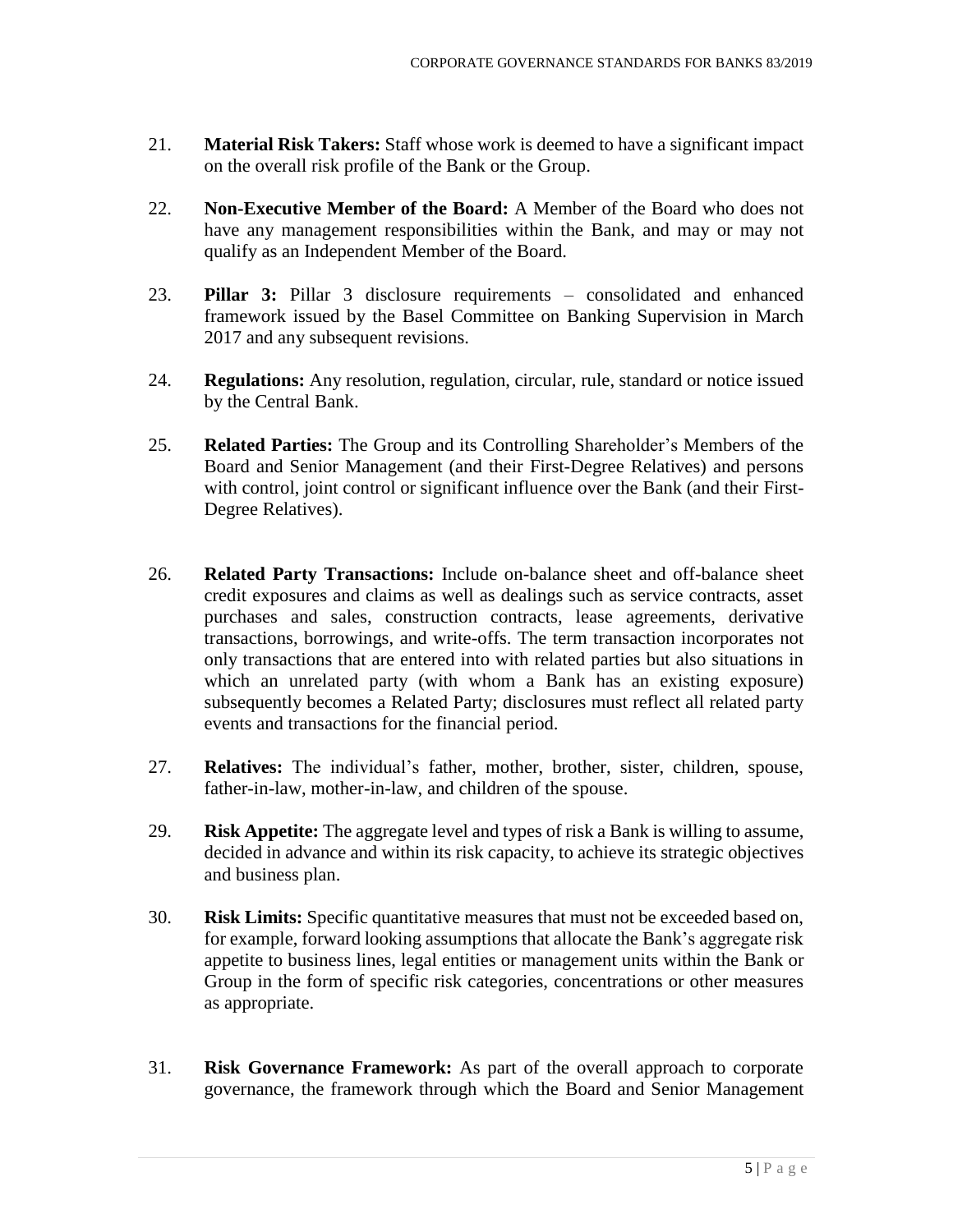establish and make decisions about the Bank's strategy and risk approach; articulate and monitor adherence to the risk appetite and risks limits relative to the Bank's strategy; and identify, measure, manage and control risks.

- 32. **Senior Management:** The executive management of the Bank responsible and accountable to the Board for the sound and prudent day-to-day management of the Bank, generally including, but not limited to, the Chief Executive Officer, chief financial officer, chief risk officer, and heads of the compliance and internal audit functions.
- 33. **Subsidiary:** An entity, owned by another entity by more than 50% of its capital, or under full control of that entity regarding the appointment of the Board of directors.
- 34. **Staff**: All the persons working for a Bank including the members of Senior Management, except for the Members of its Board.

# <span id="page-5-0"></span>**2. RESPONSIBILITIES OF THE BOARD**

1. The Board must act in the best interests of its various stakeholders while meeting regulatory expectations. Treating customers fairly must be an integral part of all Banks' good governance and corporate culture.

2. Members of the Board are responsible for the overall interests of the Bank. This applies to Members of the Board representing or appointed by an individual shareholder or group of shareholders. The Duty of Loyalty precludes individual Members of the Board acting in their own interest, or the interest of another individual or group, at the expense of the Bank, its depositors or shareholders. Depositors' interests take precedence over shareholders' interests.

3. The Members of the Board shall exercise their Duty of Care, Duty of Confidentiality and Duty of Loyalty to the Bank when carrying out their activities, which include, but are not limited to:

- a. Actively engaging in the affairs of the Bank to ensure strategy and policies are implemented as designed as well as acting in a timely manner to protect the long-term interests of the Bank;
- b. Overseeing the development of and approving the Bank's business objectives and strategy, and monitoring their implementation;
- c. Playing a lead role in establishing the Bank's corporate culture and values;
- d. Overseeing implementation of the Bank's governance framework and periodically reviewing it to ensure that it remains appropriate in the light of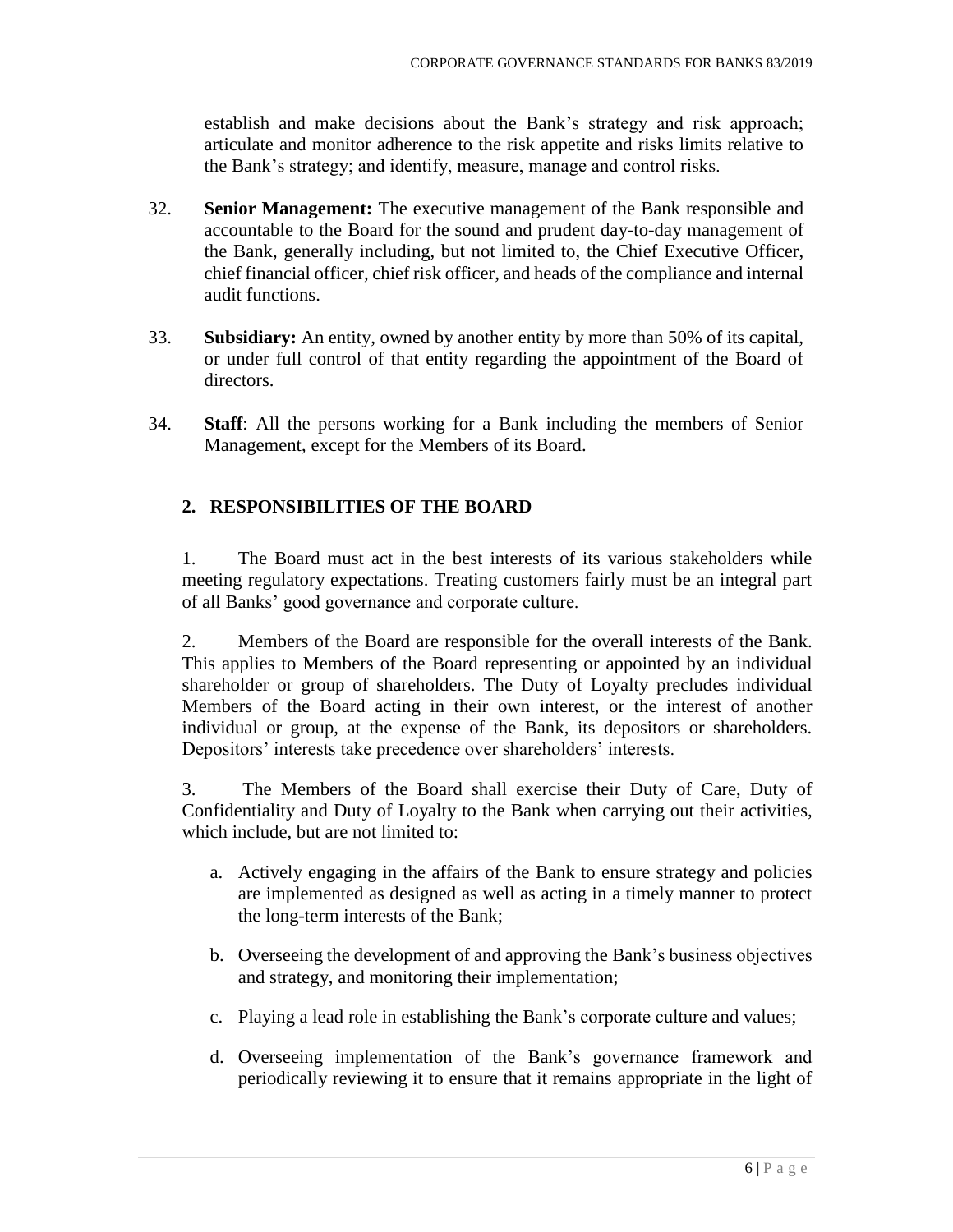material changes to the Bank's size, complexity, business strategy, markets and regulatory requirements;

- e. Establishing the Bank's Risk Appetite, taking into account the competitive and regulatory landscape and the Bank's long-term interests, risk exposures and ability to manage risk effectively;
- f. Overseeing the Bank's adherence to its Risk Appetite and Risk Limits;
- g. Approving and overseeing the implementation of key policies including, but not limited to, credit, liquidity and the internal capital adequacy assessment process;
- h. Approving the annual financial statements and requiring periodic independent review of critical areas of the business and internal controls;
- i. Approving the selection of and overseeing the performance of Senior Management;
- j. Overseeing the Bank's approach to Board and Staff compensation, including monitoring and reviewing executive compensation and assessing whether it is aligned with the Bank's culture and Risk Appetite; and
- k. In the case of a Bank offering Islamic financial services, fully complying with Islamic Shari`ah rules and establishing a sound and effective Shari`ah governance framework with the key mechanisms and functionalities to ensure effective and independent Shari`ah oversight, as per the requirements set by the Central Bank and the Higher Shari`ah Authority.

4. The Members of the Board are responsible for the implementation of an effective risk management culture and internal control framework across the Bank and the Group. In order to promote a sound corporate culture, Members of the Board must establish the "tone from the top" by:

- a. Setting and adhering to corporate values that create expectations that all business must be conducted in a legal and ethical manner, and overseeing the adherence to such values by Staff;
- b. Promoting risk awareness within a strong risk culture, and setting the expectation that all Staff are responsible for ensuring the Bank operates within the established Risk Governance Framework, Risk Appetite and Risk Limits;
- c. Ensuring that appropriate steps have been taken to communicate throughout the Bank the corporate values, professional standards and codes of conduct approved by the Board together with supporting policies; and
- d. Ensuring that Staff are aware that appropriate disciplinary or other actions will follow unacceptable behaviors and transgressions.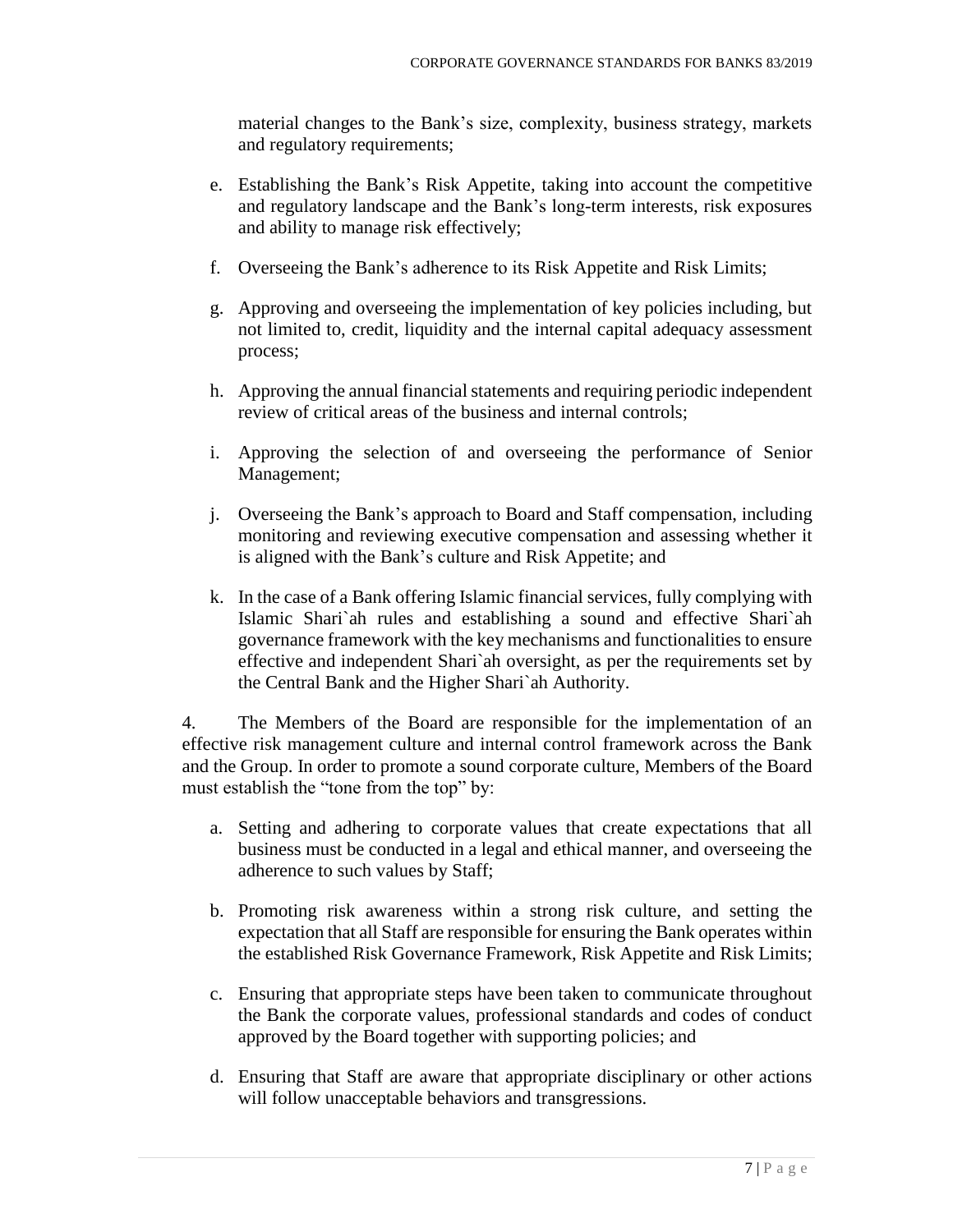5. The Board approved Risk Governance Framework must incorporate a "three lines of defence" approach including Senior Management of the business lines, the functions of risk management and compliance, and an independent and effective internal audit function. In the case of a Bank providing Islamic financial services, an independent and effective internal Shari`ah audit function reporting to the internal Shari`ah control committee must be in place.

6. The Risk Governance Framework may vary with the specific circumstances of the Bank, particularly its risk profile, size, business mix and complexity. Banks must incorporate the minimum requirements specified in the separate Regulations and Standards issued by the Central Bank on 1) Risk Management, 2) Internal Control, Compliance and Internal Audit and 3) Outsourcing into their Risk Governance Framework.

7. A Bank must have a written code of conduct that defines acceptable and unacceptable behaviors. It must explicitly prohibit illegal activity including fraud, breach of sanctions, money-laundering, anti-competitive practices, bribery and corruption, and the violation of consumer rights. It must make clear that Staff are expected to conduct themselves ethically and perform their jobs with skill, due care and diligence in addition to complying with laws, regulations and Bank policies.

8. The Bank's corporate culture must recognize the critical importance of timely and frank discussion and escalation of problems to higher levels. Staff must be encouraged and must be able to communicate legitimate concerns about illegal, unethical or questionable practices confidentially and without the risk of reprisal.

9. The Board must oversee a whistleblowing policy mechanism and ensure that Senior Management appropriately addresses legitimate issues flagged through the whistleblowing mechanism. The Board is responsible for ensuring that Staff who raise concerns are protected from detrimental treatment or reprisals. The Board must oversee and approve how and by whom legitimate matters are investigated and addressed by an objective internal or external body, Senior Management, and/or by the Board itself.

10. The Board must have a formal written Conflict of Interest policy for its members. The policy must include, but is not limited to:

- a. A Member of the Board's duty to avoid, to the extent possible, activities that could create conflicts of interests or the appearance of conflicts of interests;
- b. Examples of how conflicts can arise where serving as a Member of the Board;
- c. A process for management of conflicts of interests by the Board or an ethics committee where one exists;
- d. A review and approval process for Members of the Board before they engage in specific activities, such as serving on another Board, to ensure that such activities will not create a conflict of interest;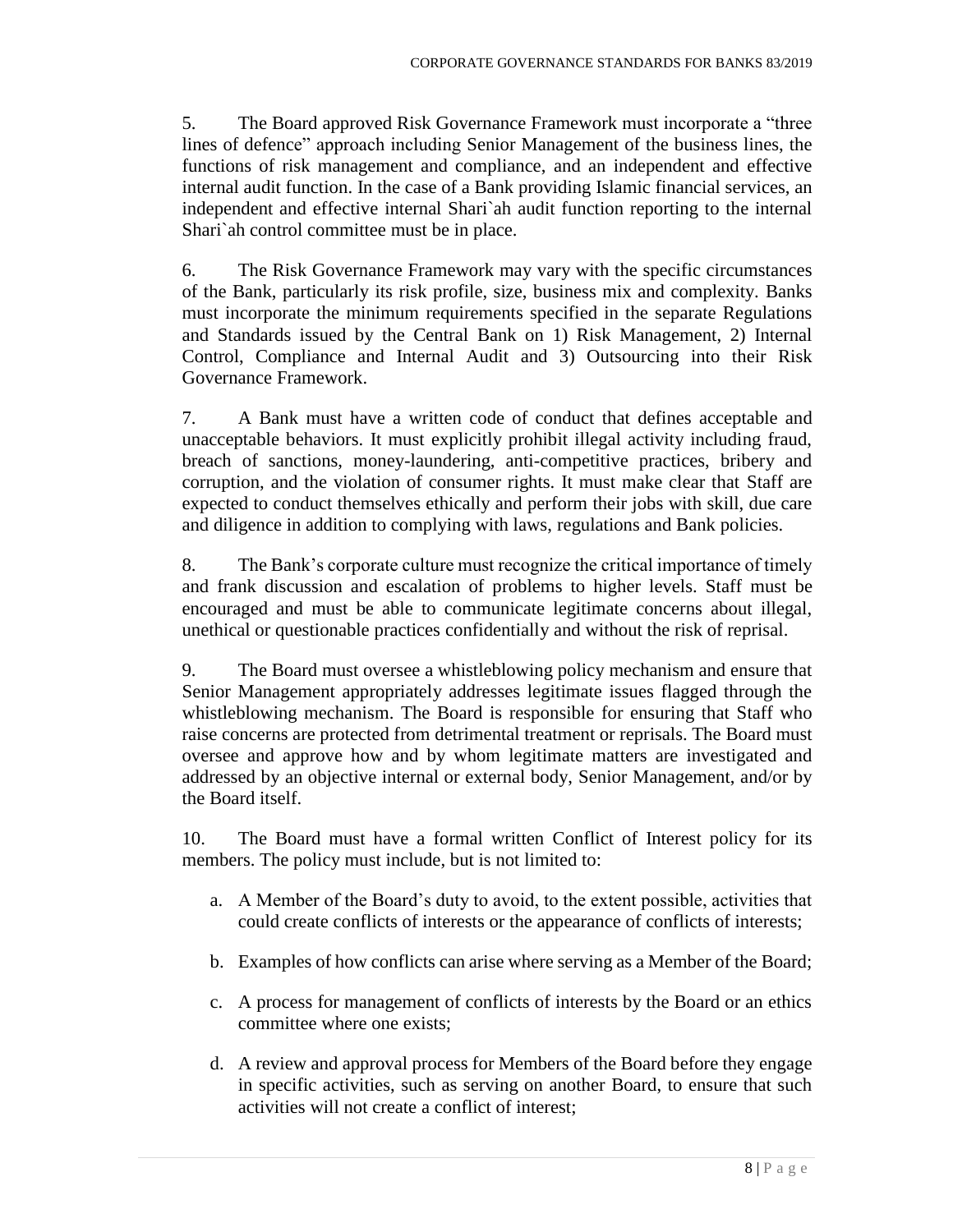- e. A process to prevent members from holding directorships in competing institutions;
- f. A Member of the Board's duty to promptly disclose any matter that may result, or has already resulted, in a conflict of interest;
- g. A Member of the Board's responsibility to abstain from voting on any matter where the Member of the Board may have a conflict of interest or where the Member of the Board's objectivity or ability to properly fulfil duties to the Bank may be otherwise compromised;
- h. Procedures to ensure that transactions with related parties are undertaken on arm's length basis; and
- i. The way the Board will deal with non-compliance with the Conflict of Interest policy.

11. The Board must provide oversight of Senior Management. It must hold members of Senior Management accountable for their actions and enumerate the consequences if those actions are not aligned with the Board's expectations. This includes adhering to the Bank's values, Risk Appetite and risk culture. Oversight by the Board should include, but is not limited to:

- a. Monitoring Senior Management's actions to ensure that they are consistent with the strategic objectives and policies approved by the Board and are aligned with its Risk Appetite;
- b. Meeting regularly with Senior Management;
- c. Critically reviewing and challenging explanations and information provided by Senior Management;
- d. Setting appropriate performance and compensation standards for Senior Management consistent with the long-term strategic objectives and the financial soundness of the Bank;
- e. Assessing whether Senior Management's collective knowledge and expertise remain appropriate given the nature of the business and the Bank's risk profile; and
- f. Actively engaging in succession planning for the Chief Executive Officer and ensuring that appropriate succession plans are in place for Senior Management positions.

12. Senior Management must implement, consistent with the direction given by the Board, systems, processes and controls for managing the risks to which the Bank is exposed and for complying with laws, regulations and internal policies. This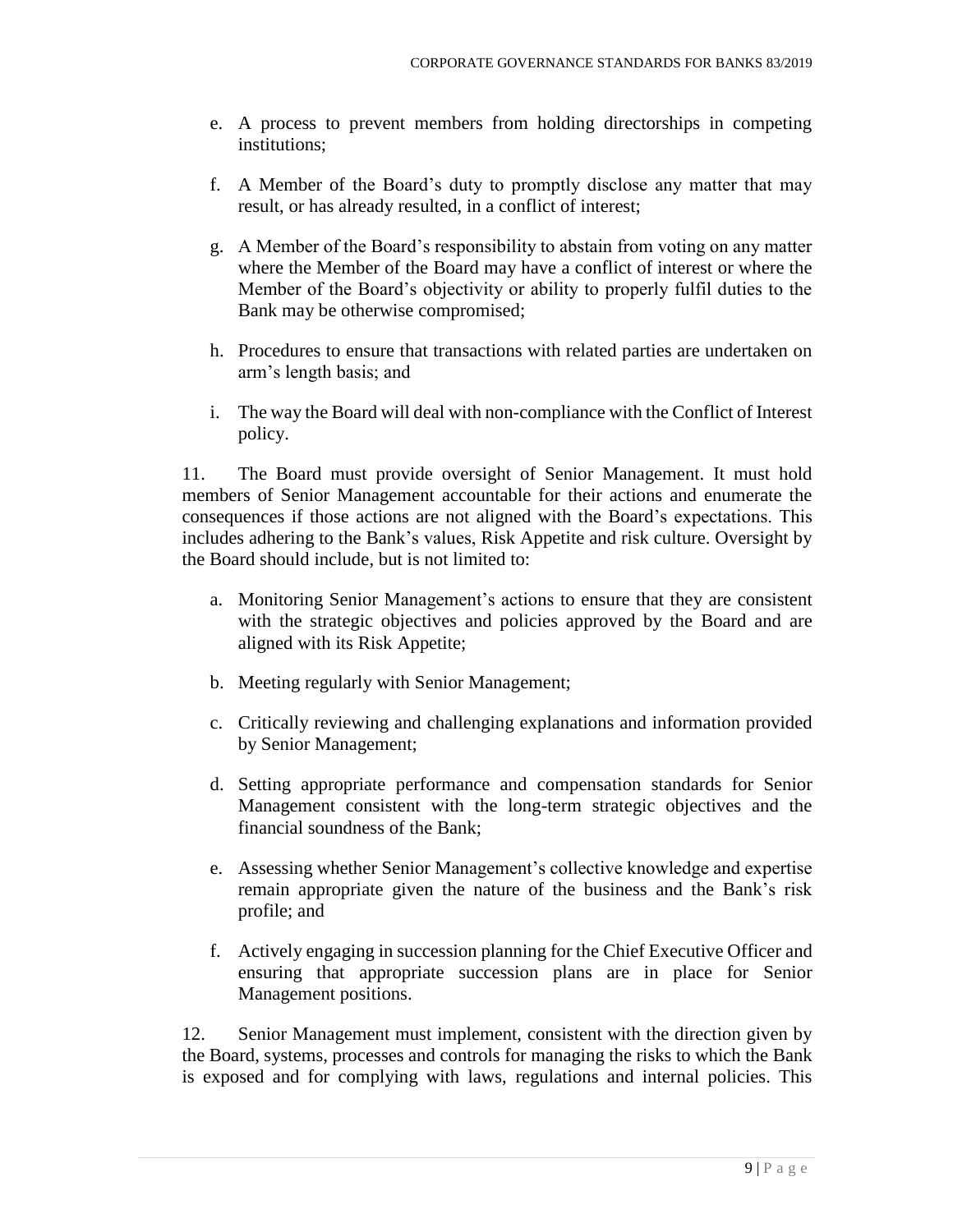includes comprehensive and independent risk management, compliance and audit functions, as well as an effective overall system of internal controls.

13. The nomination committee must lead the process for identifying, assessing and selecting candidates for the Board and Senior Management. Fit and proper criteria must ensure that candidates:

- a. Possess the necessary knowledge, skills, and experience;
- b. Have a record of integrity and good repute;
- c. Have sufficient time to fully discharge their responsibilities;
- d. Provide for a collective suitability and added value to the Board;
- e. Do not have any conflict of financial and non-financial interests; and
- f. Have a record of financial soundness.

Before providing the no-objection for nominations, appointments or renewals, the Central Bank will conduct additional interview and/or background checks to ensure the fitness and probity of the candidates, including their ability to manage the time commitments required for their role in the Bank, and confirm the accuracy and completeness of the information and documentation provided by the Banks.

14. Branches of foreign Banks must establish local governance structures, such as a Senior Management committee or equivalent, that fulfill the responsibilities of a Board required by this Corporate Governance Regulation and Standards. Branches must ensure their Control Functions are operating effectively. Branches must establish Control Functions that are robust, report to the local management structures and are accountable to the Group's heads of Control Functions. The local management structure of the branch must take steps as are necessary to help the branch meet its own corporate governance responsibilities in line with the Regulation. It is the responsibility of the local management structures to ensure that local legal and regulatory requirements are implemented and, where appropriate, make adjustments where the Group conflicts with a provision of this Regulation.

#### <span id="page-9-0"></span>**3. BOARD COMPOSITION AND QUALIFICATIONS**

1. A Bank's Board must be comprised of individuals with a balance of skills, diversity and expertise who collectively possess qualifications commensurate with the size, complexity and risk profile of the Bank. In assessing its collective suitability, the factors a Board should take into account include, but are not limited to:

a. Whether Members of the Board have a range of knowledge and experience in relevant areas and varied backgrounds to promote diversity of views;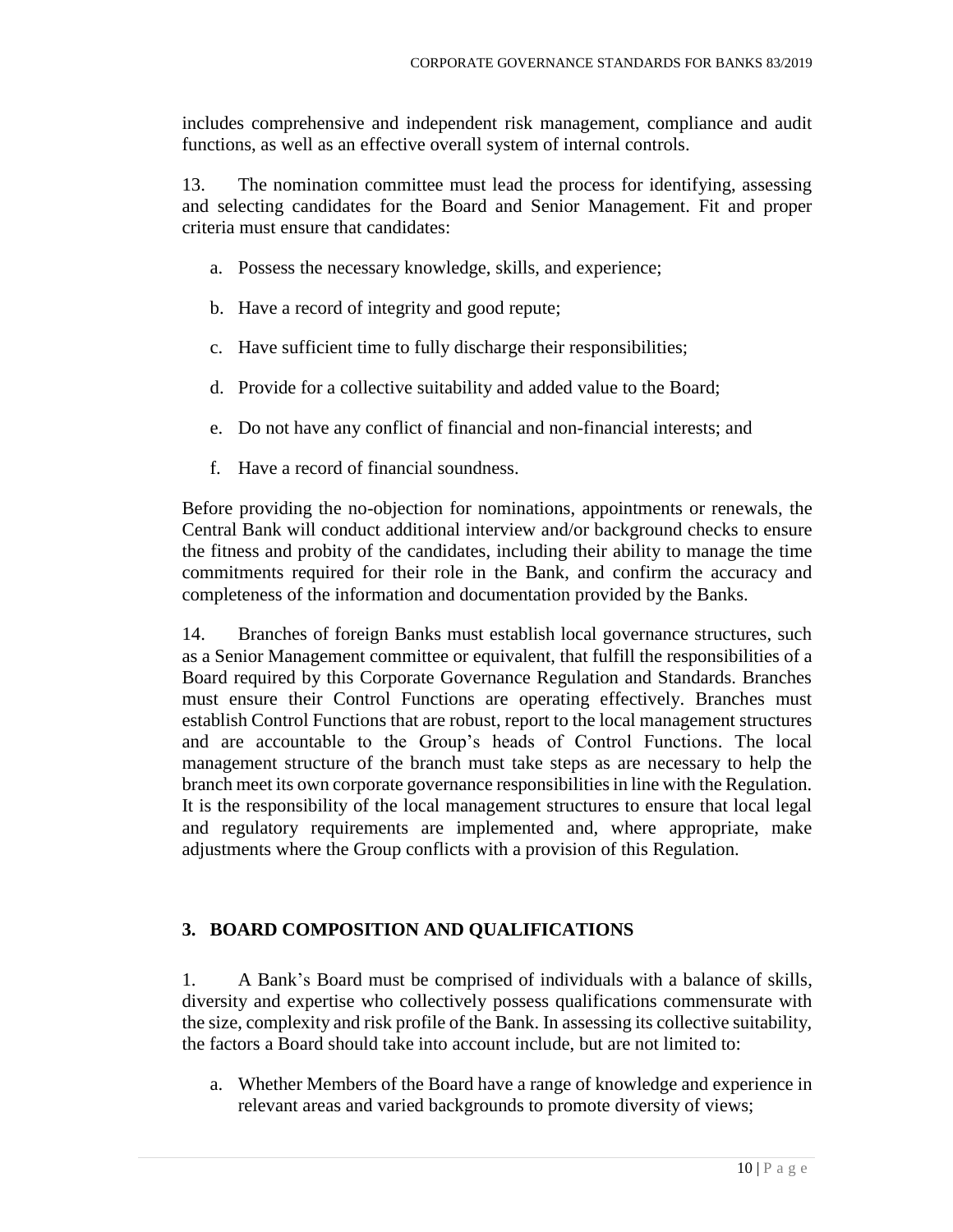- b. Relevant individual areas of competence which may include, but are not limited to, capital markets, financial analysis, financial stability, financial reporting, information technology, strategic planning, risk management, compensation, regulation, corporate governance, management, accounting, audit and Shari`ah rules and principles in case of a Bank providing Islamic financial services;
- c. Whether the Board collectively has a good understanding of local, regional and global economic and market forces and of the legal and regulatory environments applicable to the Bank's operations; and
- d. Whether individual Members of the Board can contribute to effective communication, collaboration and critical debate in the meetings of the Board and its committees.

2. The nomination committee must establish a policy to require at least 20% of candidates for consideration for the Board to be female. Information on the policy and actual figures of female candidates' consideration and representation on the Board must be disclosed in the Bank's annual corporate governance statement.

3. Members of the Board, individually and collectively, must be and remain qualified for their positions. Members of the Board must understand their oversight and corporate governance role and be able to exercise sound, objective judgement about the affairs of the Bank. Members of the Board must not have any conflict of interest that may impede their ability to perform duties independently and objectively, or be subject to any undue influence from:

- a. Other persons/business;
- b. Previous or current positions held; or
- c. Personal, professional or other economic relationships with other Members of the Board or Senior Management, or
- d. Other entities within the Group.

4. A Member of the Board shall lose his/her independence in the following cases:

- a. If his/her tenure as an independent Member of the Board in the same Bank exceeds twelve (12) consecutive years from the date of his or her appointment. This provision applies equally to persons appointed by a Government shareholder;
- b. If he/she, or any of his/her first-degree relatives, has worked as Staff of the Bank or its Subsidiaries during the past two (2) years;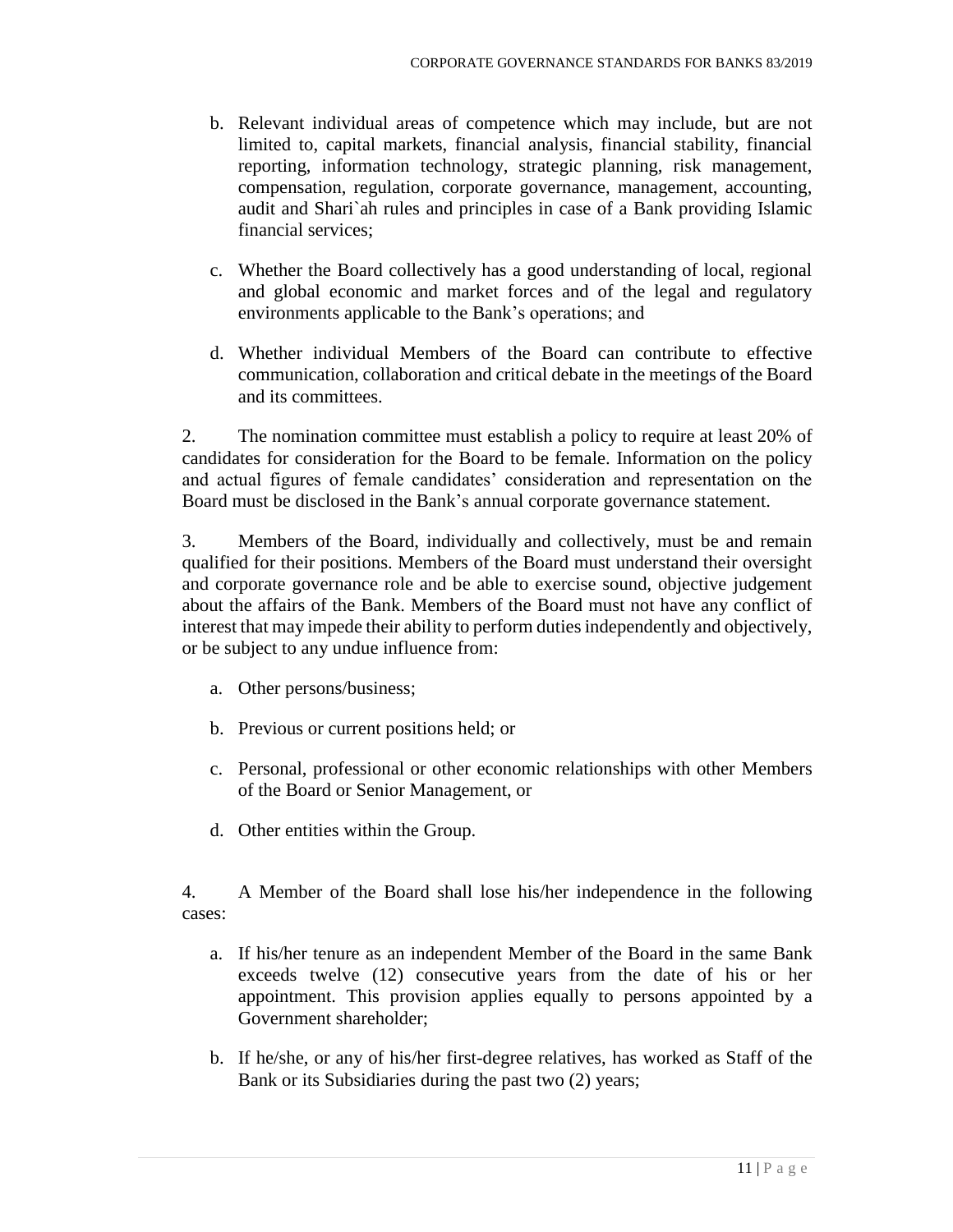- c. If he/she has worked for, or is a partner, in a company that performs consulting works for the Bank or its Group or he/she has acted in such capacity during the past two (2) years;
- d. If he/she has had any personal services contracts with the Bank or its Group during the past two (2) years;
- e. If he/she has been affiliated with any non-profit organization that receives significant funding from the Bank or its Group;
- f. If he/she, or any of his/her first-degree relatives, has been a partner or employee of the Bank's auditor during the past two (2) years;
- g. If he/she, or any of his/her first-degree relatives, has or had a direct or indirect interest in the contracts and projects of the Bank or its Subsidiaries during the last two (2) years, and the total of such transactions exceeds the lower of 5% of the Bank's paid capital or of the amount of five million Dirhams or its equivalent amount in a foreign currency, unless such relationship is part of the nature of the Bank's business and involves no preferential terms; and
- h. If he/she and/or any of his/her first-degree relatives (individually or collectively) own directly or indirectly 10% or more of the Bank's capital or is a representative of a shareholder who owns directly or indirectly more than 10% of Banks' capital.

The provisions in items b to h above do not apply to Members of the Board appointed by a Government shareholder.

5. All nominated members for the Board must have sufficient competence, knowledge and experience to effectively carry out their duties and be subject to the Fit and Proper Process.

6. An ex-ante review and approval process must be completed before a Member of the Board accepts nomination to serve on another Board as permitted by this Regulation so as to ensure that the activity will not create a Conflict of Interest. In addition, each Member of the Board must confirm annually that he/she has sufficient time available to manage the time commitments required from the role in the Bank.

# <span id="page-11-0"></span>**4. BOARD STRUCTURE AND COMMITTEES**

1. The chair of the Board must provide leadership to the Board and is responsible for its overall effectiveness. The chair must ensure that Board decisions are taken on a sound and well-informed basis, encourage and promote critical discussion and ensure that dissenting views can be freely expressed during the decision-making process. The chair must: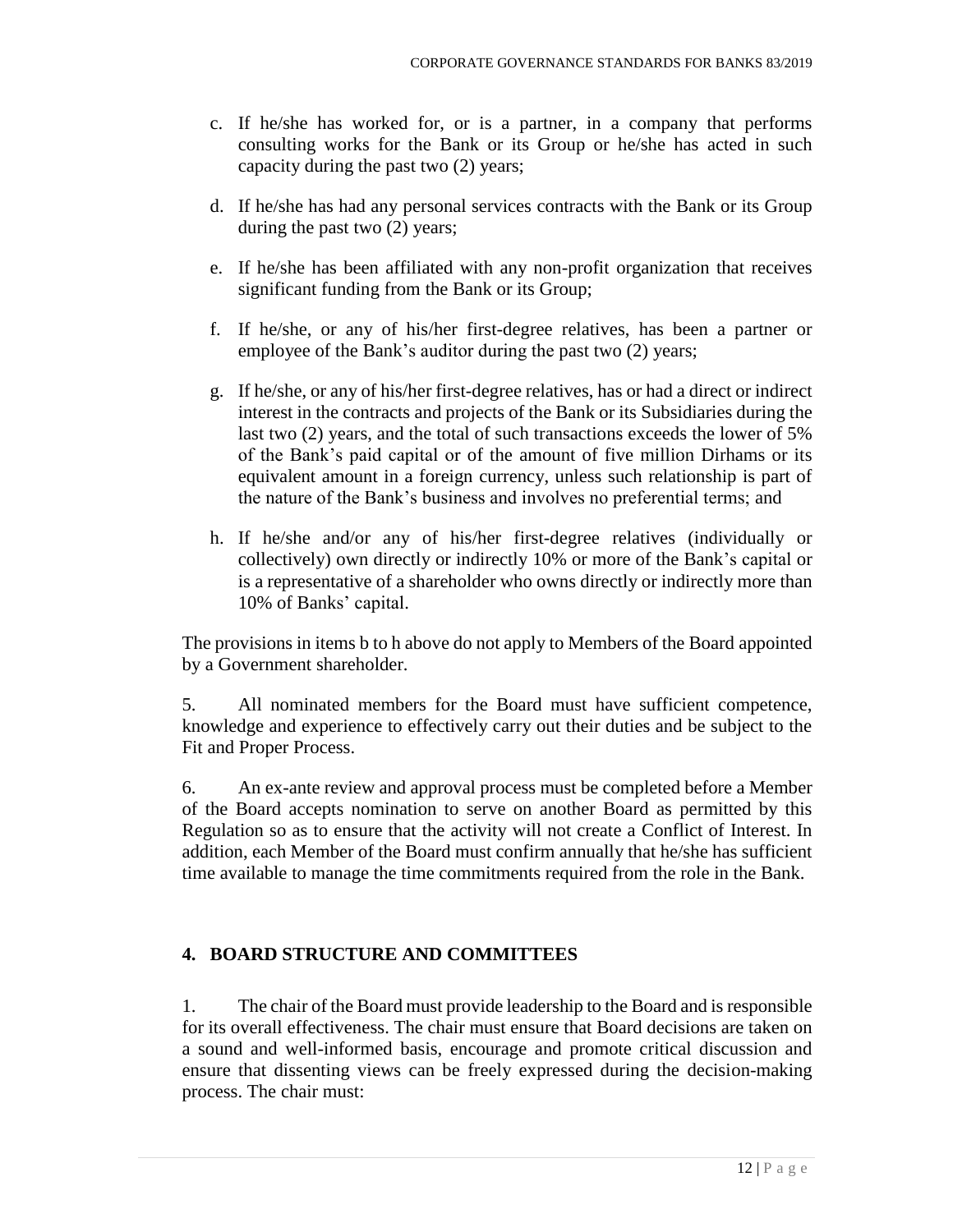- a. Ensure that the Board acts efficiently, fulfils its responsibilities and discusses all issues on a timely basis;
- b. Approve the agenda of each Board meeting, ensuring that the content, organization, quality of documentation and time allocated to each topic allows for sufficient discussion and decision making;
- c. Encourage all Members of the Board to fully and efficiently participate in the Board meetings in order to ensure that the Board acts in the best interests of the Bank;
- d. Adopt suitable procedures to ensure efficient communication with the shareholders and the communication of their views to the Board;
- e. Facilitate the effective participation of Independent Members of the Board and the development of constructive relations between individual Members; and
- f. In the case of a Bank offering Islamic financial services, safeguard an effective independent oversight of Shari`ah compliance within the organizational framework.

2. The majority of the Members of the Board must be present in each Board and its committees' meeting for a quorum. Attendance at meetings must be by physical presence or via audio or audio-videoconferencing subject to appropriate safeguards to preserve confidentiality and accuracy of deliberations.

3. The Board and its committees' resolutions must be issued by the majority of votes. In the case of parity, the Chairman shall have a casting vote.

4. There must be effective communication and coordination between the audit committee and the risk committee to facilitate the exchange of information and effective coverage of all risks, including emerging risks, and any needed adjustments to the Bank's Risk Governance Framework. The risk committee must, without prejudice to the tasks of the compensation committee, examine whether incentives provided by the remuneration system take into consideration risk, capital, liquidity and the likelihood and timing of earnings.

5. The Board must ensure that new Members of the Board participate in an appropriate induction program that must include an introduction to the strategy, structure, codes of conduct, main policies and material businesses of the Bank. In addition, the induction program must include an overview of the regulatory environment applicable to the Bank, including the requirements of the Central Bank Law, Regulations and Standards.

6. The Board must dedicate sufficient time, budget and other resources to an ongoing training and development program for the Members of the Board and draw on external expertise as needed. The Board must review annually its program for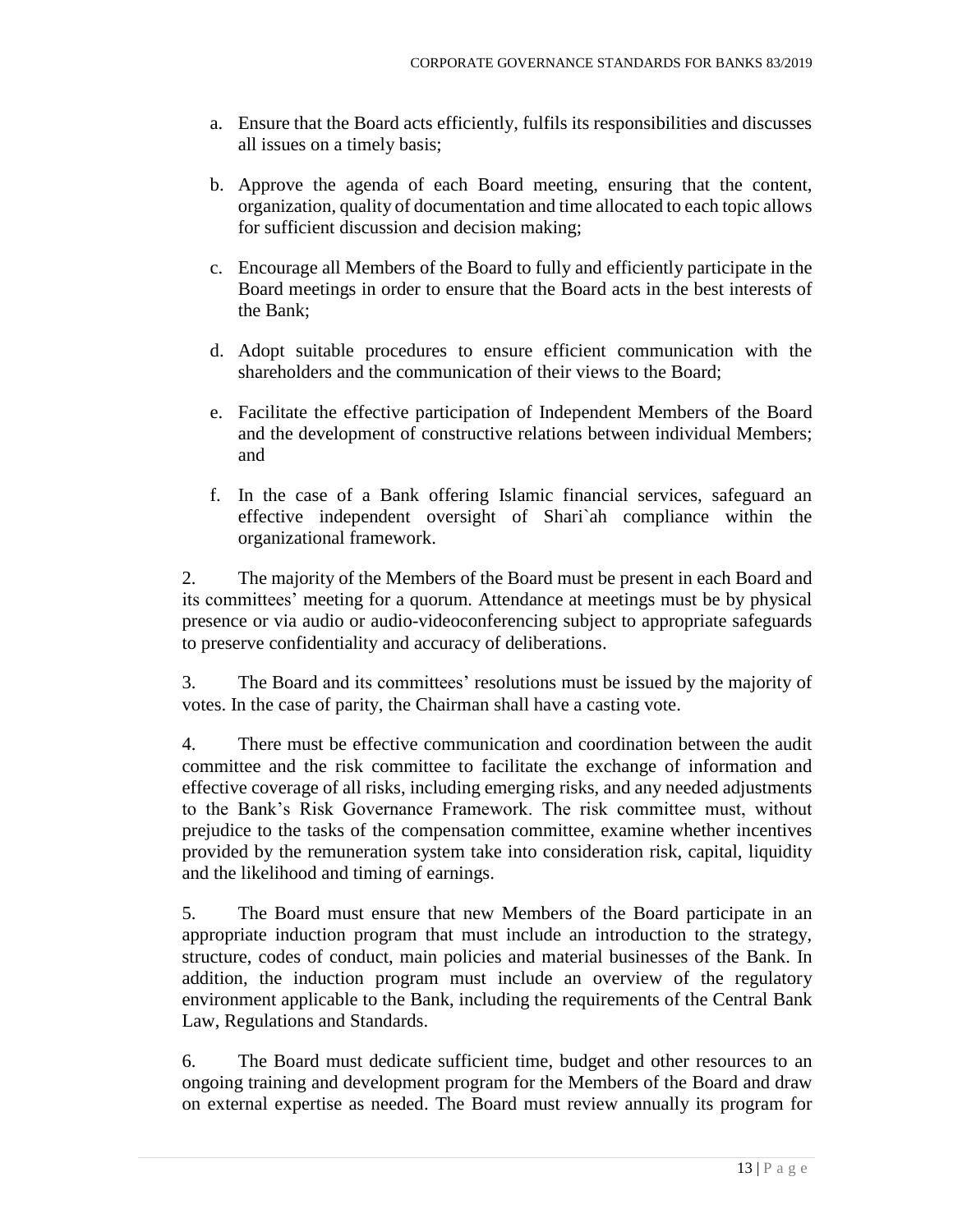ensuring that Members of the Board acquire, maintain and enhance knowledge and skills relevant to their responsibilities.

7. The Board must structure itself in terms of effective composition, size and the use of committees so as to effectively carry out its oversight role and other responsibilities. This includes ensuring that the Board has the time and means to cover all necessary subjects in sufficient depth and have a robust discussion of issues.

8. The Board, or the Board nomination committee, must carry out at least annually an assessment of the Board as a whole, its committees, and individual members. This must include an independent assessment by an external third party at least once every five (5) years.

- 9. Annual assessments of the Board must include but are not limited to:
	- a. Reviewing the structure, size and composition of the Board as a whole and its committees;
	- b. Reviewing the effectiveness of Board governance procedures, determining where improvements are needed and making any necessary changes; and
	- c. Assessing the ongoing suitability of each Member of the Board, taking into account the fit and proper criteria and his/her performance on the Board.

10. Issues relating to the assessment of the performance of the Board as a whole include, but are not limited to:

- a. Has the Board set clear performance objectives, and how well has it performed against these objectives?
- b. Has the Board been effective in the strategy development process?
- c. What has been the Board's contribution to ensuring effective risk management?
- d. Is the membership of the Board appropriate with the right mix of skills and knowledge?
- e. Is the organizational structure and interaction between the Board and Senior Management working effectively?
- f. How well has the Board responded to problems and challenges?
- g. Is the Board dealing with the right issues?
- h. Is the relationship between the Board and its committees working effectively?
- i. Is the Board kept up to date with regulatory and market developments?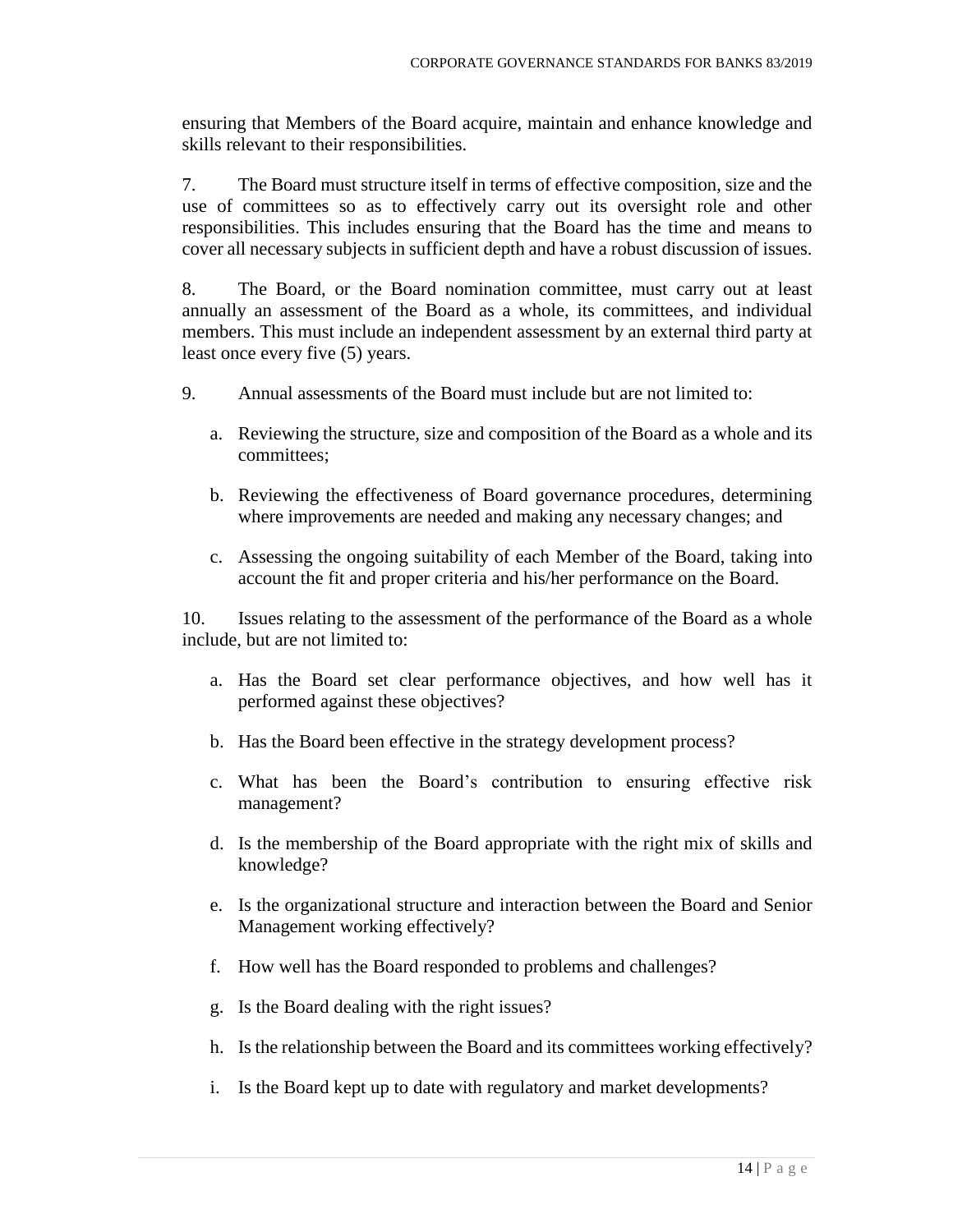- j. Is the Board provided with appropriate and timely information of the right depth and quality?
- k. Are Board meetings of the right frequency and length to enable proper consideration of issues?
- l. Is the content of the agenda appropriate for the size, nature and complexity of the Bank?
- m. Are Board procedures adequate for effective performance?

11. Issues relating to the assessment of the performance of committees of the Board include, but are not limited to:

- a. Does each committee have appropriate terms of reference, and how well has it performed against the terms of reference?
- b. Does the committee keep the Board adequately informed of its work?
- c. Is the relationship between the committee and the Board as a whole working effectively?
- d. Is the membership of the committee appropriate with the right mix of skills and knowledge?
- e. Is the interaction between the committee and Senior Management working effectively?
- f. How well has the committee responded to problems and challenges?
- g. Is the committee dealing with the right issues?
- h. Are committee meetings of the right frequency and length to enable proper consideration of issues?

12. Issues relating to the assessment of the performance of individual Members of the Board include, but are not limited to:

- a. Does the Member of the Board continue to meet the requirements of fitness and probity, and in the case of Independent Members of the Board, independence?
- b. Has the Member of the Board actively contributed to the work of the Board, and if applicable, Board committees?
- c. If newly appointed, has the Member of the Board participated in the Board's induction program?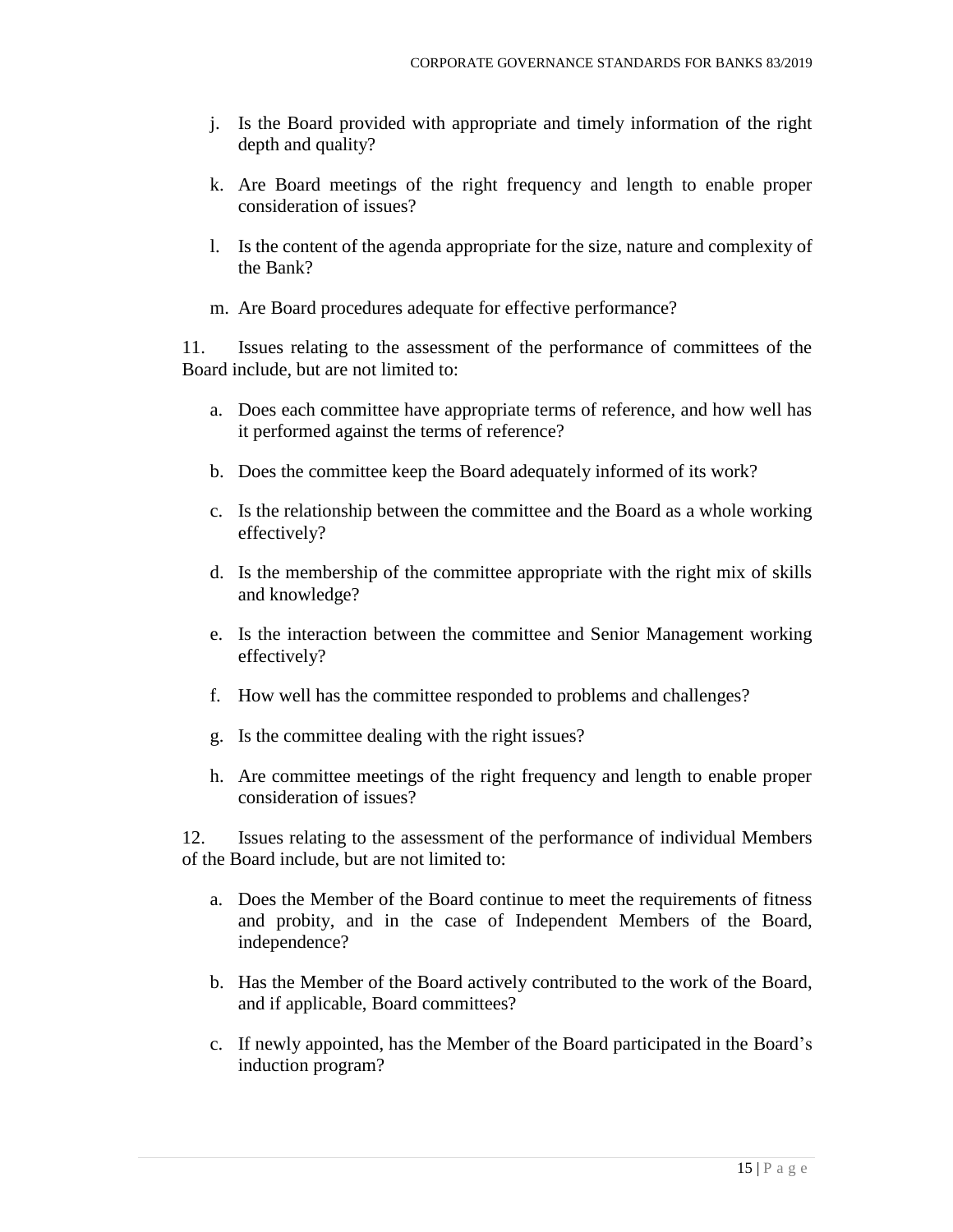- d. Has the Member of the Board participated in ongoing training on relevant issues?
- e. Has the Member of the Board kept up to date with regulatory and market developments?

13. Branches of foreign Banks must establish local governance structures that meet the requirements of this Regulation and Standards. This includes, without limitation, the use of Senior Management committee and/or other committees to effectively carry out the oversight role and other responsibilities of the Board.

#### <span id="page-15-0"></span>**5. SENIOR MANAGEMENT**

1. Senior Management is responsible and accountable to the Board for the sound and prudent day-to-day management of the Bank. The organization, procedures and decision-making of Senior Management must be transparent and provide clarity on the role, authority and responsibility of the various positions within Senior Management.

2. Consistent with the direction given by the Board, Senior Management must implement business strategies, risk management systems, risk culture, processes and controls for managing the risks to which the Bank is exposed. This includes comprehensive and independent risk management, compliance and audit functions as well as an effective overall system of internal controls. Senior Management must recognize and respect the independent duties of the risk management, compliance and internal audit functions, and in the case of a Bank offering Islamic financial services, Shari`ah compliance and audit functions, and must not interfere with the exercise of such duties.

3. Senior Management must provide oversight of those they manage, and ensure that the Bank's activities are consistent with the business strategy, Risk Appetite and the policies approved by the Board. Senior Management is responsible for delegating duties to Bank staff and must establish a management structure that promotes accountability and transparency throughout the Bank.

4. Senior Management must provide the Board with comprehensive and timely reporting to enable it to effectively discharge its responsibilities, including the oversight of Senior Management. Information Senior Management must regularly provide to the Board includes, but is not limited to:

- a. Performance relative to the Bank's strategy and Risk Appetite;
- b. Performance against budget and other financial targets, and the financial condition of the Bank;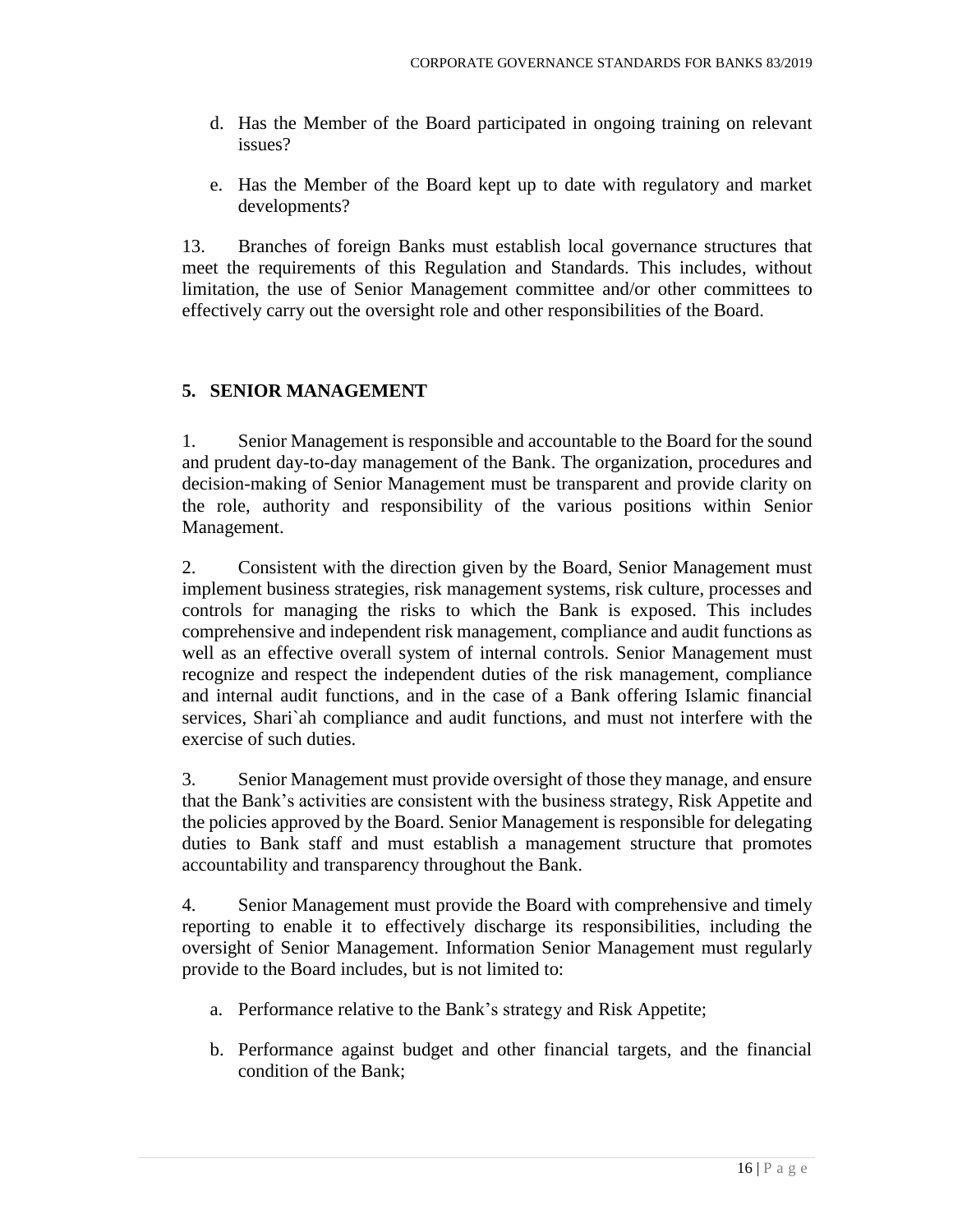- c. Breaches of Risk Limits or compliance rules categorized by frequency, scope and impact;
- d. Internal control failures;
- e. Legal or regulatory concerns;
- f. Current and developing market conduct issues, including a semi-annual analysis on client complaints and inquiries;
- g. Issues raised as a result of the Bank's whistleblowing mechanism; and
- h. Breaches of Shari`ah rules and principles in the case of Banks offering Islamic financial services.

5. An ex-ante review and approval process must be completed before a member of Senior Management accepts nomination to serve on a board as permitted by this Regulation so as to ensure that the activity will not create a conflict of interest. In addition, each member of Senior Management must confirm annually that he/she has sufficient time available to manage the time commitments required for their role in the Bank.

# <span id="page-16-0"></span>**6. TRANSACTIONS WITH RELATED PARTIES**

1. Transactions with Related Parties must not be undertaken on more favorable terms (e.g. in credit assessment, tenor, interest rates, fees, amortization schedules, requirement for collateral) than corresponding transactions with non-related counterparties.

2. Banks must have policies and processes in place to identify individual exposures to and transactions with Related Parties as well as the total amount of exposures, and monitor and report on them through an independent credit review or audit process. Exceptions to policies, processes and limits must be reported to the appropriate level of the Bank's Senior Management and, if necessary, to the Board, for timely action. Senior Management must monitor Related Party Transactions on an ongoing basis, and the Board must also provide oversight of these transactions

3. The Board must ensure that transactions with Related Parties (including internal group transactions) are reviewed to assess risk and are subject to appropriate restrictions (e.g. by requiring that such transactions be conducted on arm's length terms) and that corporate or business resources of the Bank are not misappropriated or misapplied.

4. Transactions with Related Parties and the write-off of related-party exposures exceeding specified amounts or otherwise posing special risks are subject to prior approval by the Bank's Board. Members of the Board with conflicts of interest must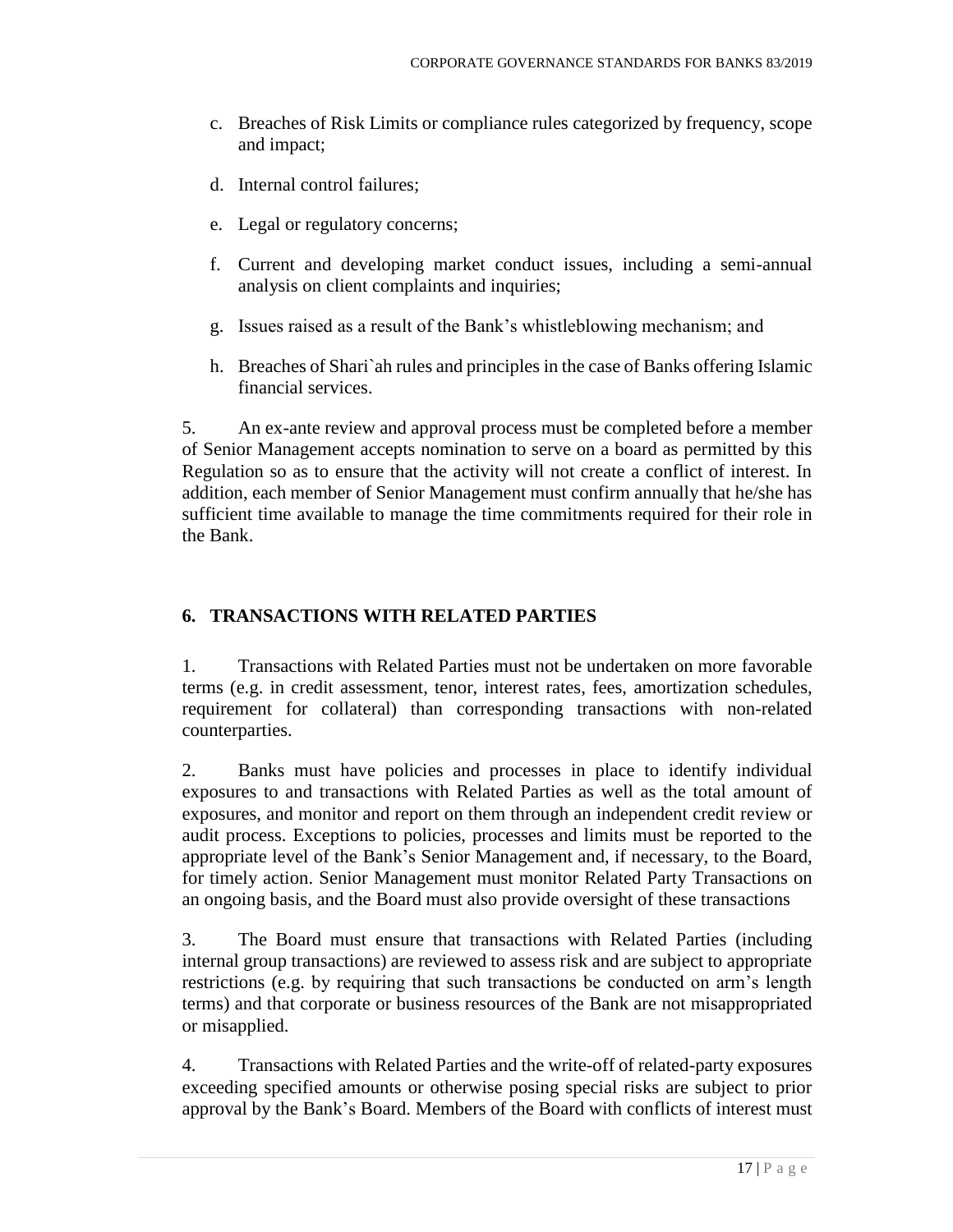be excluded from the approval process of granting and managing related party transactions. Banks must report any breaches promptly to the Central Bank. The Central Bank may determine additional capital and/or provisioning requirements to cover any such breaches.

5. Banks must have policies and processes in place to prevent persons benefiting from the transaction and/or persons related to such a person from being part of the process of granting and managing the transaction.

6. Banks must maintain a register of related parties and details for each related party transaction.

### <span id="page-17-0"></span>**7. GROUP STRUCTURE**

1. In order to fulfil its responsibilities, the Board of the Bank as a Controlling Shareholder must ensure:

- a. There is a corporate governance framework at Group level with clearly defined roles and responsibilities taking into account the complexity and significance of the individual entities;
- b. There is an appropriate Group management structure and internal control framework which takes into account the material risks to which the Group and its individual entities are exposed;
- c. The Group's corporate governance framework includes adequate policies, processes and controls and addresses risk management across the entities;
- d. The Group's corporate governance framework includes appropriate processes and controls to identify and address potential intragroup conflict of interest, such as those arising from intragroup transactions;
- e. There are Board-approved policies and clear strategies for establishing new structures and legal entities, which ensure that they are consistent with the policies and interests of the Group;
- f. There are effective systems in place to facilitate the exchange of information among the various entities, to manage the risks of the individual entities as well as of the Group as a whole, and to ensure effective control of the Group;
- g. There are sufficient resources to monitor the compliance of all entities with all applicable legal, regulatory and governance requirements; and
- h. There is an effective internal audit function, and in the case of a Bank offering Islamic financial services an effective internal Shari`ah audit function, which ensures audits are being performed on all Group entities and the Group itself.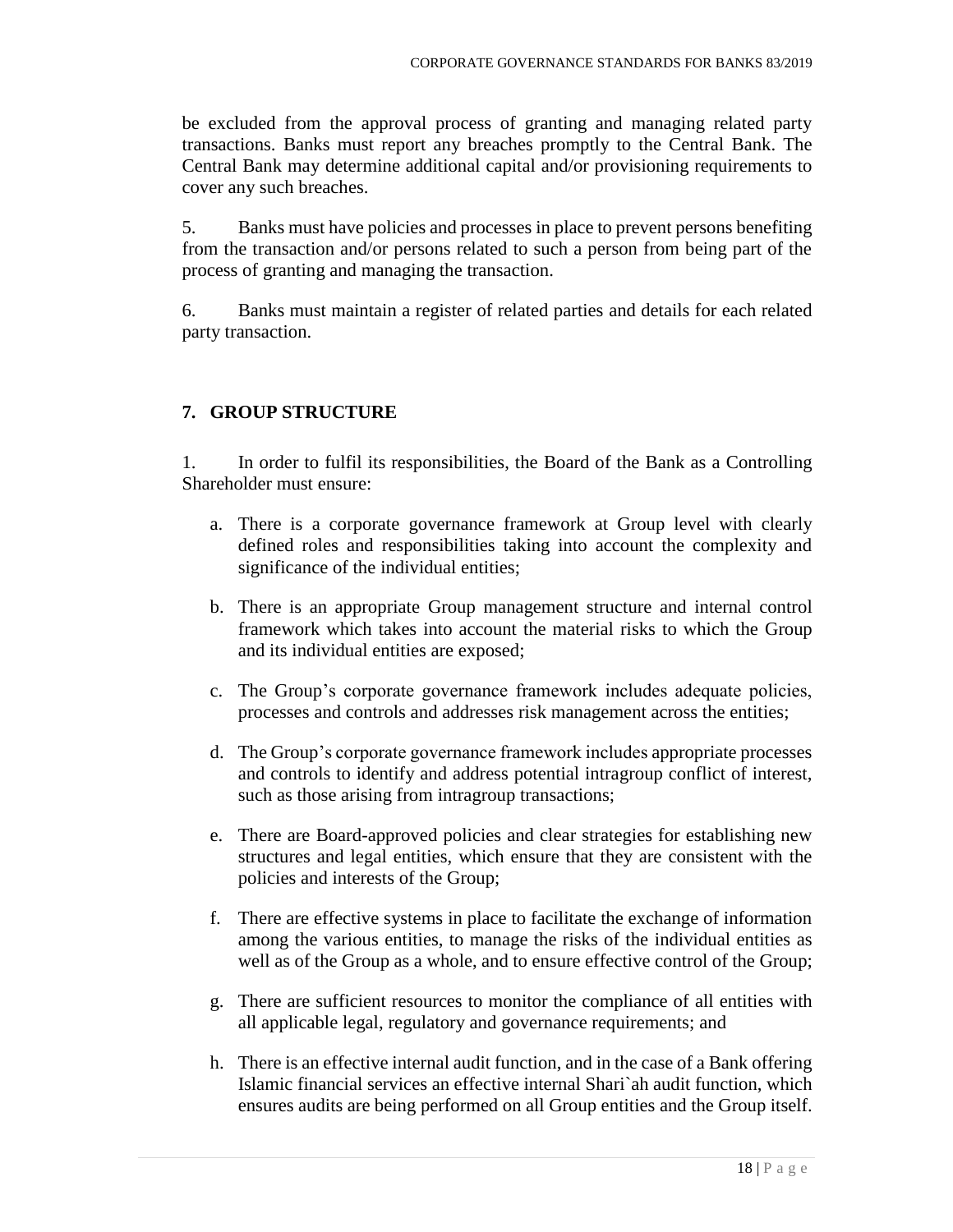2. While the Board of the Bank as a Controlling Shareholder must conduct strategic, group-wide risk management and prescribe corporate risk profiles, the individual entities' management and boards must have appropriate input to their local or regional application and the assessment of local risks. It is the responsibility of the individual entities' boards, or equivalent in the case of foreign branches, to assess the compatibility of the Group policy with local legal and regulatory requirements.

3. The Board and Senior Management must take into account the financial, legal, reputational and other risks to the Bank from operating through complex or non-transparent structures. Measures to avoid or mitigate these risks include, but are not limited to:

- a. Avoiding setting up complicated structures that lack economic substance or business purposes;
- b. Continually maintaining and reviewing appropriate policies, procedures and processes governing the approval and maintenance of those structures or activities, including fully vetting the purpose, the associated risks and the Bank's ability to manage those risks prior to setting up new structures and initiating associated activities;
- c. Having a centralized process for approving the creation of new legal entities and dissolution of dormant entities based on established criteria, including the ability to monitor and fulfil each entity's regulatory, tax, financial reporting, governance and other requirements;
- d. Establishing adequate procedures and processes to identify and manage all material risks arising from these structures, including lack of management transparency, operational risks introduced by interconnected and complex funding structures, intragroup exposures, trapped collateral and counterparty risk, ensuring that structures are only approved if the material risks can be properly identified, assessed and managed; and
- e. Ensuring that the activities and structure are subject to regular internal and external audit reviews and Shari`ah audit review in case of providing Islamic banking services.

# <span id="page-18-0"></span>**8. RISK MANAGEMENT**

Governance requirements for risk management are contained in separate Regulation and Standards issued by the Central Bank.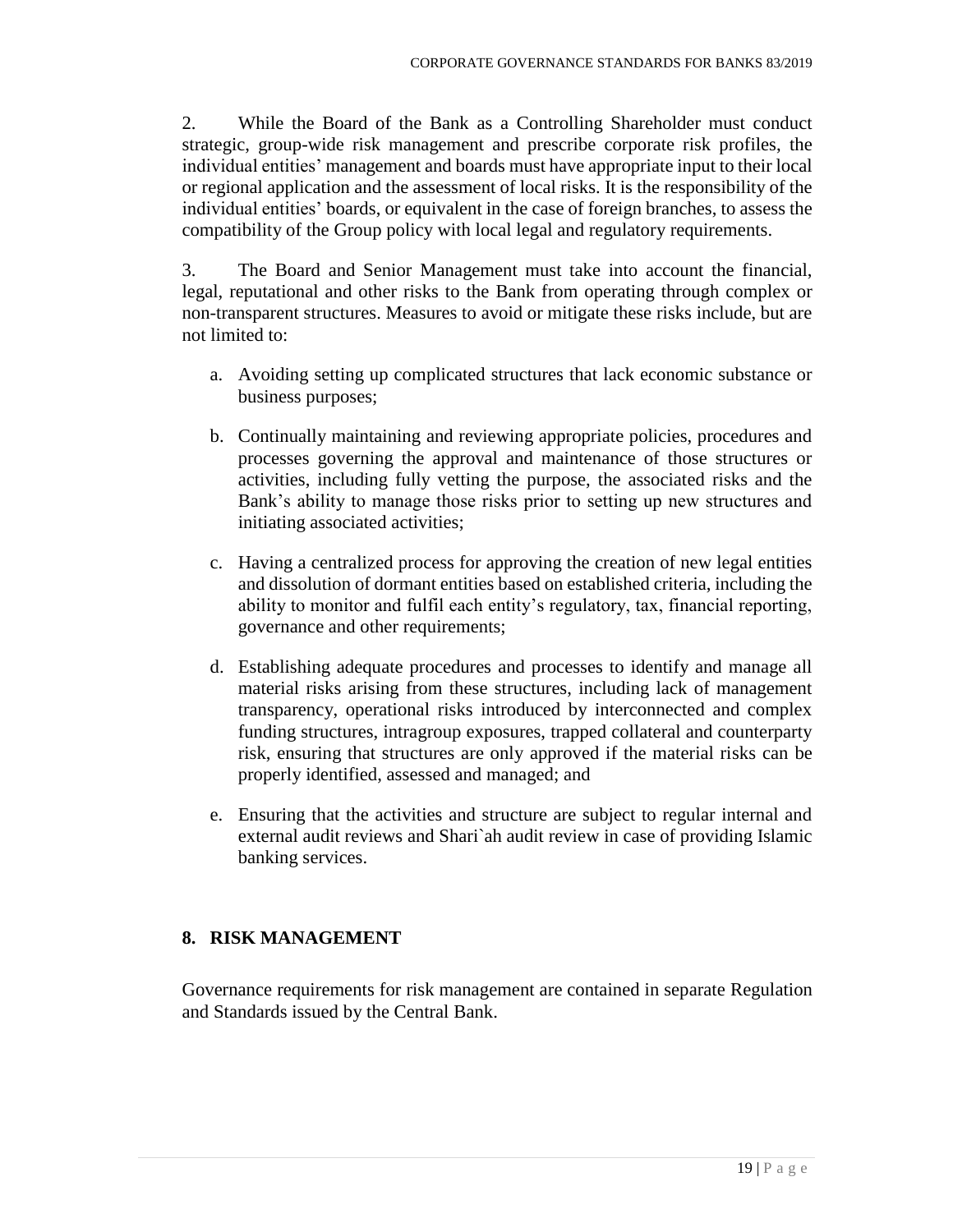#### <span id="page-19-0"></span>**9. INTERNAL CONTROL, COMPLIANCE AND INTERNAL AUDIT**

Governance requirements for internal control, compliance and internal audit are contained in separate Regulation and Standards issued by the Central Bank.

### <span id="page-19-1"></span>**10. FINANCIAL REPORTING AND EXTERNAL AUDIT**

Governance requirements for financial reporting and external audit are contained in separate Regulation and Standards issued by the Central Bank.

# <span id="page-19-2"></span>**11. OUTSOURCING**

Governance requirements for outsourcing are contained in separate Regulation and Standards issued by the Central Bank.

# <span id="page-19-3"></span>**12. COMPENSATION**

1. The compensation committee is responsible for the overall oversight of management's implementation of the compensation system for the entire Bank. In addition, the compensation committee must regularly monitor and review outcomes to assess whether the Bank-wide compensation system is creating the desired incentives for managing risk, capital and liquidity. It must have clear terms of reference, be properly constituted to exercise competent and independent judgement on the institution's compensation policies and practices and work closely with the institution's risk committee in the evaluation of incentives created by the compensation system. It must review the compensation plans, processes and outcomes at least annually. This must include an independent assessment by an external third party at least once every five (5) years.

2. Boards must have oversight of the compensation system for the whole institution, not just for Senior Management. The compensation structure must be in line with the strategy, Risk Appetite, objectives, values and long-term interests of the Bank. Incentives embedded within compensation structures should not incentivize Staff to take excessive risk.

3. Issues that the compensation committee of the Board must consider in overseeing the operation of Bank-wide compensation policies include, but are not limited to:

- a. the ratio and balance between the fixed (basic salary and any routine employment allowances that are predetermined and not linked to performance) and variable components of compensation;
- b. the nature of the duties and functions performed by the relevant Staff and their seniority within the Bank;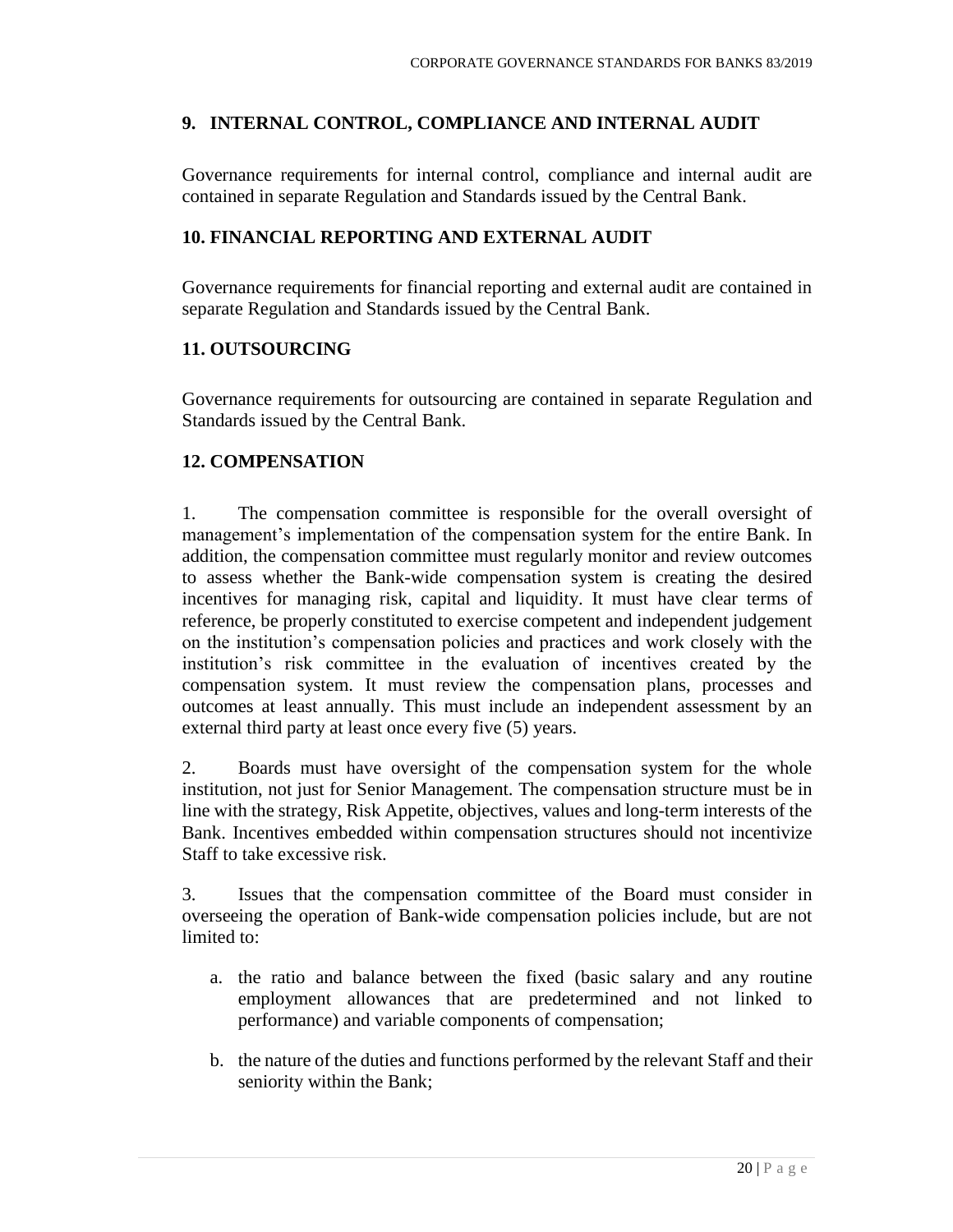- c. the assessment criteria against which performance-based components of compensation are to be awarded; and
- d. the integrity and objectivity of the process of performance assessment against the set criteria.

4. The payment of the annual fixed amount to the Members of the Board should include a part relating to their service on the Board and another on the Board committees, with greater weighting applied to chairing committees. The payment may also include the value of other non-monetary benefits, e.g. insurance and healthcare. The contract signed by each Member of the Board must determine all the details of his/her compensation.

5. Negative financial performance or net loss reported by a Bank in a financial year should generally lead to a contraction of the Board's total compensation. The Central Bank may impose additional reductions to the Board's total compensation where the negative financial performance was due to non-compliance with Regulations, omission or error by the Board. In addition, a net loss reported by a Bank in a financial year is expected to lead to a contraction of the Staff bonus pool.

6. Staff in the Control Functions of risk management, compliance and internal audit and in the case of Banks offering Islamic financial services, Shari`ah compliance and audit, must be compensated in a way that makes their incentives independent of the lines of business whose risk taking they monitor and control. Instead, their performance measures and performance incentives must be based on achievement of their own objectives so as not to compromise their independence. This also applies to the compliance function staff embedded in independent support or control units.

7. If Staff in the Control Functions receives variable compensation, their total compensation must be made up of a higher proportion of fixed relative to variable compensation.

8. Banks must identify, both on a solo basis and at the Group level, the Staff who has the potential to take or commit the Bank to significant risk, including reputational and other forms, and consider the extent to which the structure of their compensation is effectively risk aligned (Material Risk Takers). The identification must be performed by means of an annual self-assessment and based primarily on control and influence over risk; i.e. Staff who receive incentive compensation and have an ability, either alone or as a member of a group, to take or influence risk that is significant to the Bank. These may include but not limited to:

a. Senior Management and key Staff (including but not limited to the Chief Executive Officer and other members of Senior Management who are responsible for oversight of the Bank's key business lines and, if applicable, the Control Functions);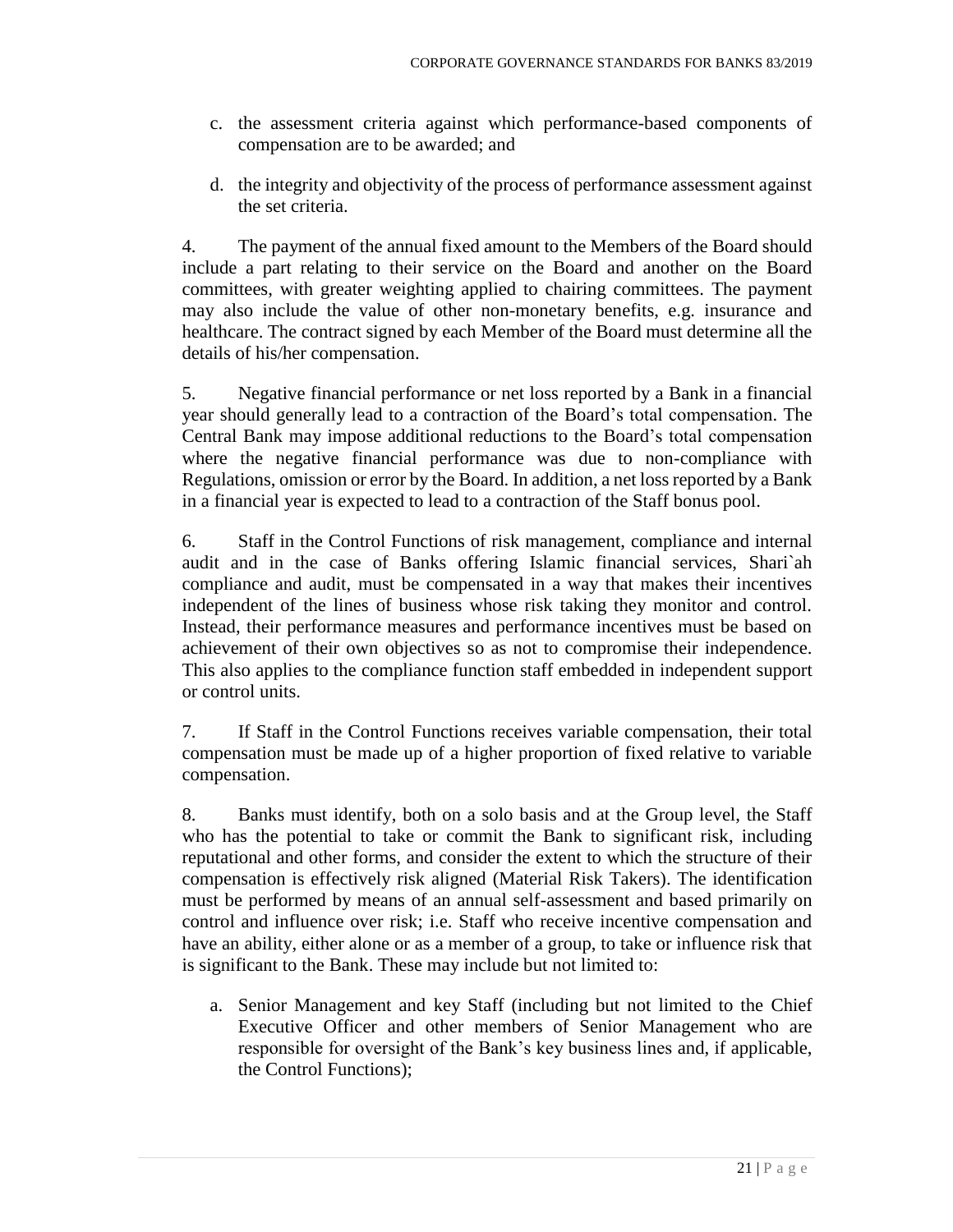- b. Staff whose duties involve the assumption of risk or the taking on of exposures on behalf of the Bank (including but not limited to proprietary traders, dealers, and loan officers);
- c. Staff who engage in the design, sales and management of either securities or derivative products;
- d. Staff who are incentivized to meet certain quotas or targets by payment of variable remuneration (including but not limited to those in marketing, sales and distribution functions);
- e. Staff in the Control Functions, if applicable.
- 9. For Senior Management and Material Risk Takers:
	- a. a proportion of compensation must be variable and paid on the basis of individual, business-unit and Bank-wide measures that adequately measure performance;
	- b. a substantial portion of the variable compensation must be payable under deferral arrangements over at least three (3) years. These proportions should increase significantly along with the level of seniority and/or responsibility. For Senior Management and the most highly paid staff, the percentage of variable compensation that is deferred should be substantially higher;
	- c. a portion of variable compensation may be awarded in shares or equivalent ownership interests or share-linked or equivalent non-cash instruments in the case of non-listed Banks, as long as these instruments create incentives aligned with long-term value creation and the time horizons of risk. Awards in shares or share-linked instruments should be subject to an appropriate share retention policy; and
	- d. The remaining portion of the deferred compensation can be paid as cash compensation vesting gradually. In the event of negative contributions of the Bank and/or the relevant line of business in any year during the vesting period, any unvested portions should be clawed back, subject to the realised performance of the Bank and the business line.

10. Contractual payments related to a termination of employment should be examined to ensure there is a clear basis for concluding that they are aligned with long-term value creation and prudent risk-taking; prospectively, any such payments should be related to performance achieved over time and designed in a way that does not reward failure.

11. Banks are encouraged to follow the guidance provided by the Financial Stability Board in its issued Principles and Standards on Sound Compensation Practices as updated from time to time.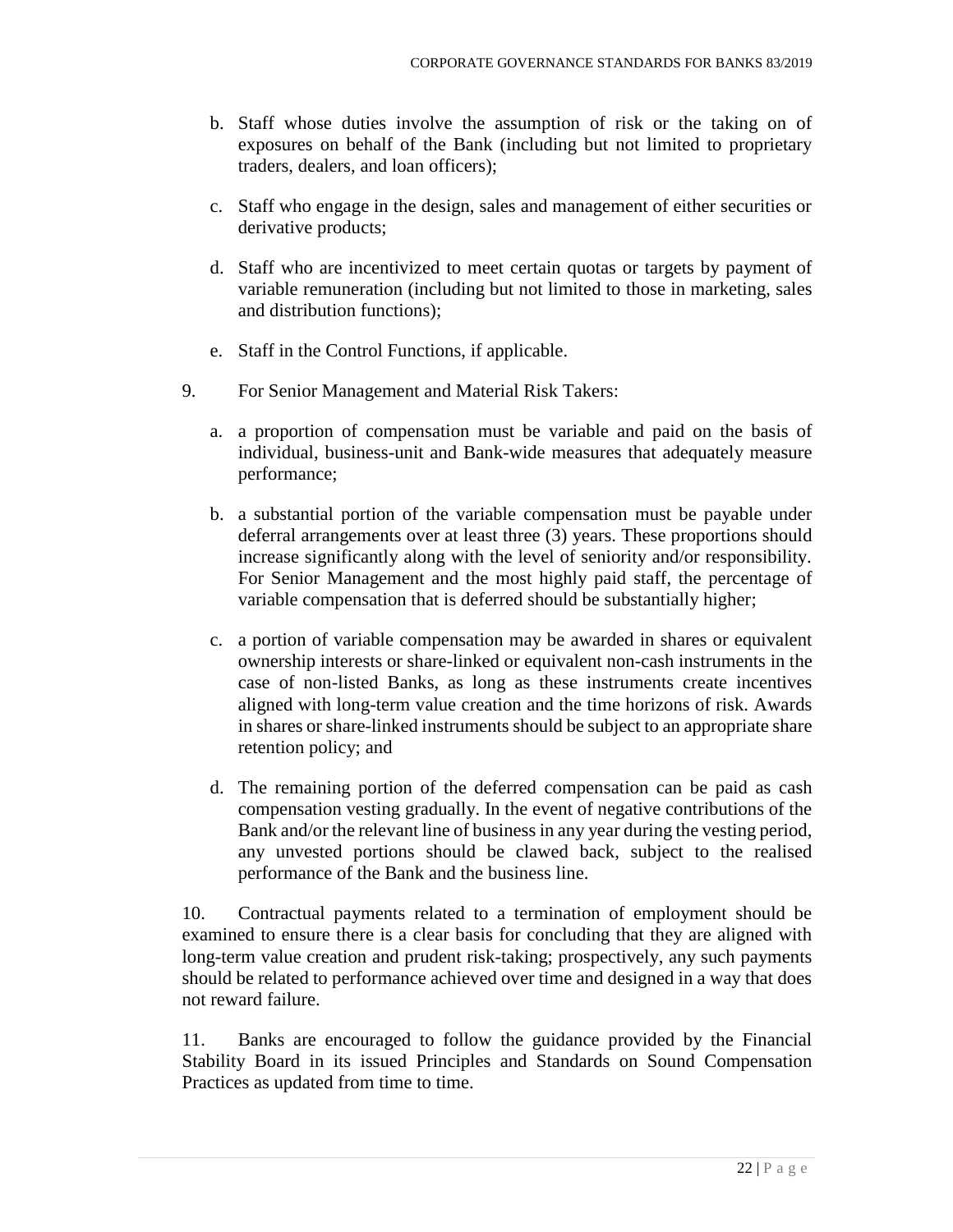#### <span id="page-22-0"></span>**13. DISCLOSURE AND TRANSPARENCY**

1. Disclosure in the annual corporate governance statement must include, but not be limited to:

- a. Material information on the Bank's objectives, organizational and governance structures and policies;
- b. Major share ownership and voting rights;
- c. Related Party Transactions;
- d. The recruitment approach for the selection of Members of the Board and for ensuring an appropriate diversity of skills, backgrounds and viewpoints;
- e. Education and experience of Members of the Board and key members of Senior Management;
- f. Type and composition of Board committees and the number of times they met;
- g. Incentive and compensation policy including the decision-making process used to determine the Bank-wide compensation policy, the most important design characteristics of the compensation system and aggregate quantitative information on compensation;
- h. The individual compensation of the Members of the Board and key members of Senior Management;
- i. Information on the policy and actual figures of female candidates' consideration and representation on the Board;
- j. Key points concerning its risk exposures and risk management strategies without breaching necessary confidentiality;
- k. Information on the purpose, strategies, structures, and related risks and controls of material and complex or non-transparent activities;
- l. Forward looking statements and foreseeable risk factors; and
- m. In the case of Banks offering Islamic financial services, Annual Shari`ah Reports on the compliance with Shari`ah rules and the resolutions of the Higher Shari`ah Authority, or any other disclosures required by the Bank or the Higher Sharia Authority.

2. Where useful, Banks may make reference to the information contained in the Financial Statements' Notes.